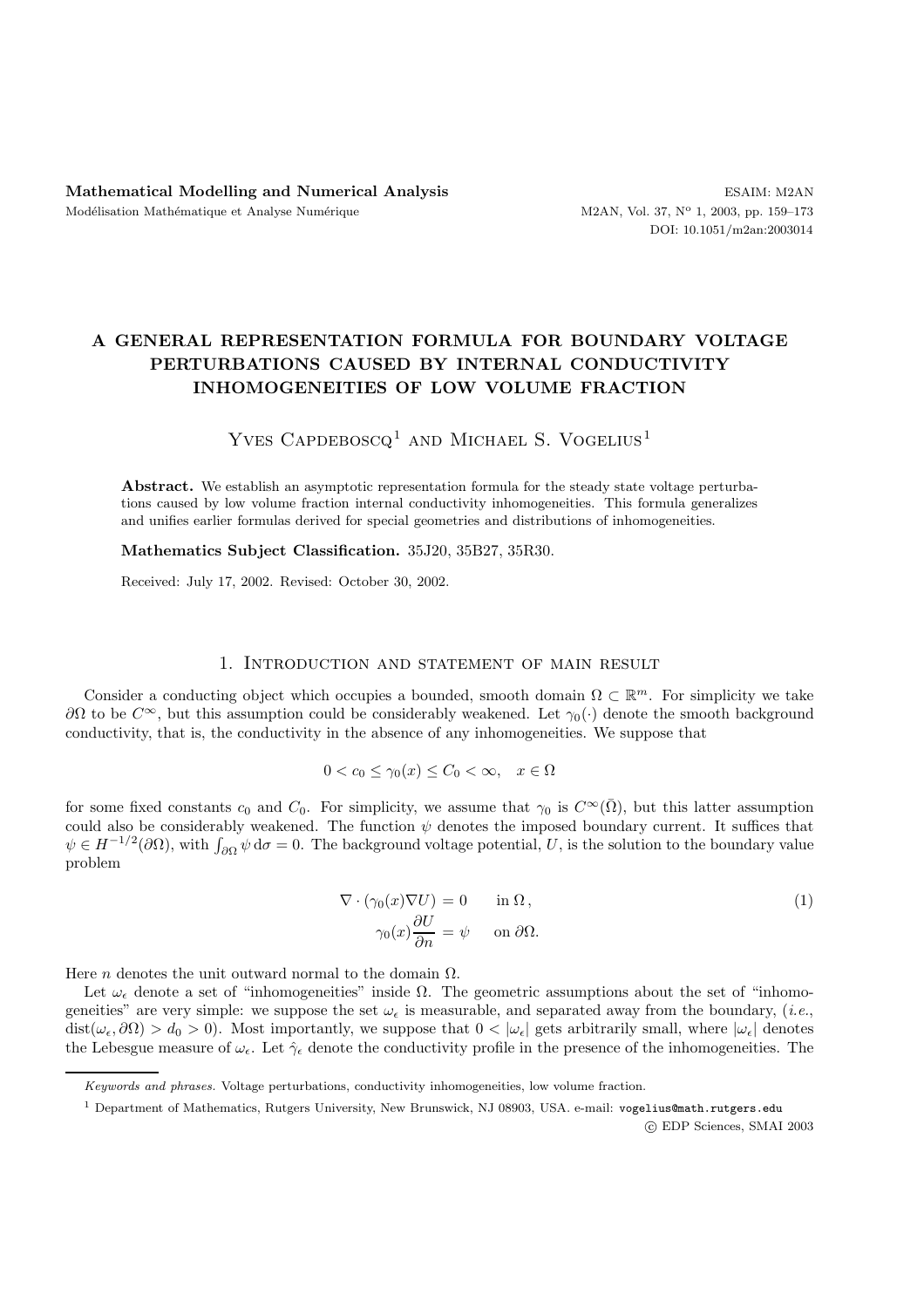function  $\hat{\gamma}_{\epsilon}$  is equal to  $\gamma_0$ , except on the set of inhomogeneities; on the set of inhomogeneities we suppose that  $\hat{\gamma}_{\epsilon}$  equals the restriction of some other smooth function,  $\gamma_1 \in C^{\infty}(\overline{\Omega})$ , with

$$
0 < c_1 \le \gamma_1(x) \le C_1 < \infty, \quad x \in \Omega.
$$

In other words

$$
\hat{\gamma}_{\epsilon}(x) = \begin{cases} \gamma_0(x), & x \in \Omega \setminus \omega_{\epsilon} \\ \gamma_1(x), & x \in \omega_{\epsilon}. \end{cases}
$$
 (2)

The voltage potential in the presence of the inhomogeneities is denoted  $u_{\epsilon}(x)$ . It is the solution to

$$
\nabla \cdot (\hat{\gamma}_{\epsilon}(x)\nabla u_{\epsilon}) = 0 \quad \text{in } \Omega, \n\hat{\gamma}_{\epsilon}(x)\frac{\partial u_{\epsilon}}{\partial n} = \psi \quad \text{on } \partial \Omega.
$$
\n(3)

We normalize both U and  $u_{\epsilon}$  by requiring that

$$
\int_{\partial\Omega} U \, \mathrm{d}\sigma = 0, \text{ and } \int_{\partial\Omega} u_{\epsilon} \mathrm{d}\sigma = 0.
$$

We note that the individual voltages U and  $u_{\epsilon}$  need not be smooth (or even continuous) on  $\partial\Omega$ , however, the difference  $u_{\epsilon} - U$  is smooth in a neighborhood of  $\partial\Omega$ , due to the regularity of  $\gamma_0$ , and the fact that  $\omega_{\epsilon}$  is strictly interior.

The aim of this paper is to derive a representation formula for (all possible limits of)  $(u_{\epsilon}-U)|_{\partial\Omega}$  as  $|\omega_{\epsilon}| \to 0$ . This representation formula, in a most natural way, generalizes and unifies the specific formulas already derived for a finite set of inhomogeneities of small diameter, and for a finite set of inhomogeneities of small thickness (*cf.* [9] and [5]). The exact relation to these formulas (and others) is discussed in detail in a separate section.

Explicit representation formulas for the boundary voltage perturbations caused by internal inhomogeneities are of significant interest from an "imaging point of view". For instance: if one has very detailed knowledge of the "boundary signatures" of internal inhomogeneities, then it becomes possible to design very effective numerical methods to identify the location of these inhomogeneities. We refer the reader to [3, 4, 7] and [13] for examples of numerical methods based on such specific formulas.

Before stating our main theorem we shall make some preliminary observations. Let  $1_{\omega_{\epsilon}}$  denote the characteristic function corresponding to the set  $\omega_{\epsilon}$ , *i.e.*, the function which takes the value 1 on the set and the value 0 outside. Since the family of functions  $|\omega_{\epsilon}|^{-1}1_{\omega_{\epsilon}}$  is bounded in  $L^{1}(\Omega)$ , it follows from a combination of the Banach–Alaoglu Theorem and the Riesz Representation Theorem that we may find a regular, positive Borel measure  $\mu$ , and a subsequence  $\omega_{\epsilon_n}$ , with  $|\omega_{\epsilon_n}| \to 0$ , such that

$$
|\omega_{\epsilon_n}|^{-1}1_{\omega_{\epsilon_n}}\,\mathrm{d}x \to \mathrm{d}\mu. \tag{4}
$$

The convergence refers to the weak\* topology of the dual of  $C^0(\overline{\Omega})$ . More precisely, for any  $\phi \in C^0(\overline{\Omega})$ 

$$
|\omega_{\epsilon_n}|^{-1} \int_{\omega_{\epsilon_n}} \phi \, dx \to \int_{\Omega} \phi \, d\mu.
$$

The measure  $\mu$  satisfies  $\int_{\Omega} d\mu = 1$ , so it is indeed a probability measure. Due to the fact that the sets  $\omega_{\epsilon}$  stay uniformly bounded away from the boundary, there exists a compact set  $K_0 \subset \Omega$  which strictly contains  $\omega_{\epsilon}$ , in the sense that

$$
\omega_{\epsilon} \subset K_0 \subset \Omega, \text{ and } \text{dist}(\omega_{\epsilon}, \Omega \setminus K_0) > \delta_0 > 0. \tag{5}
$$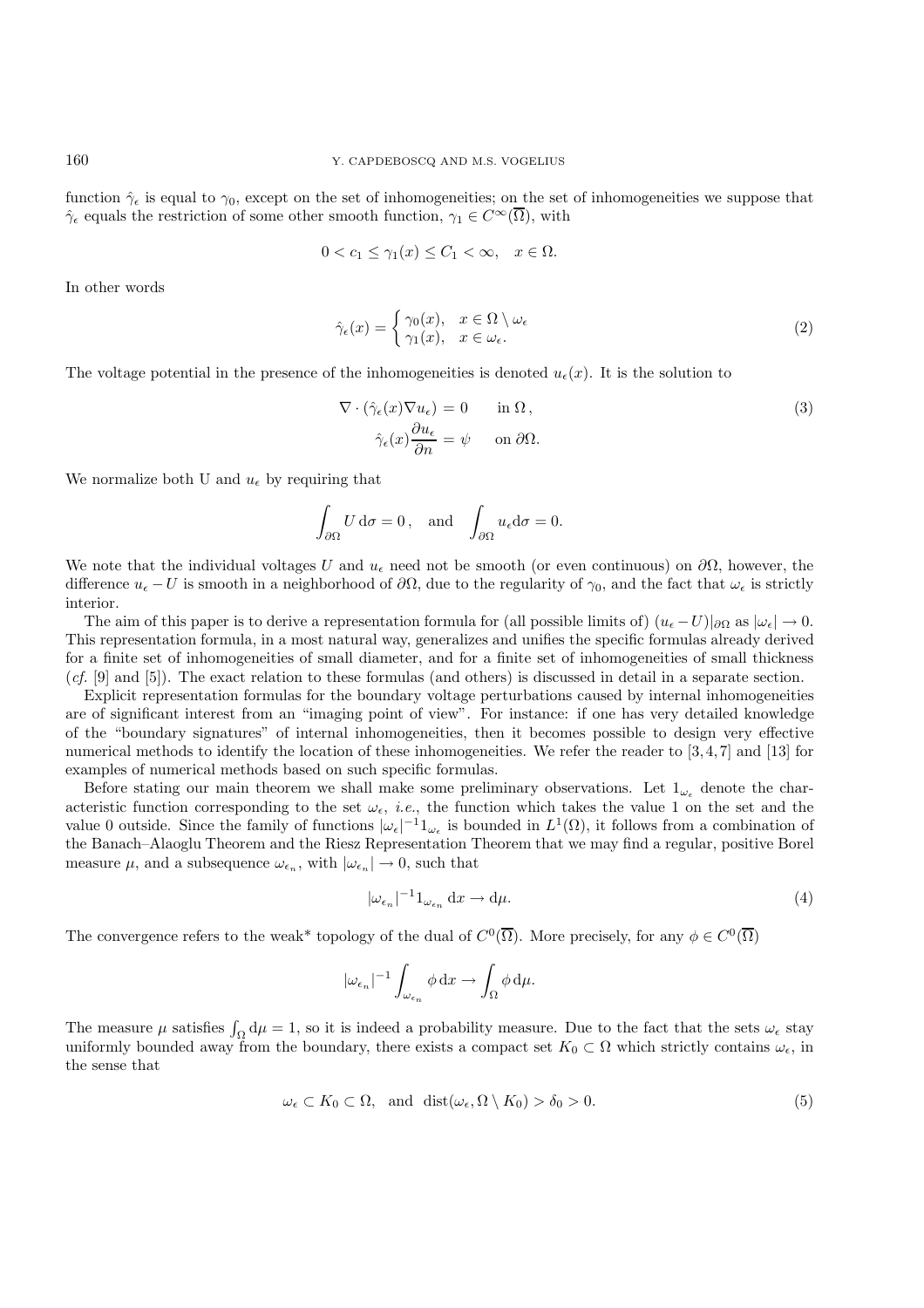The support of  $\mu$  lies inside the same compact set  $K_0$ . We shall need the so called Neumann function  $N(x, y)$ for the operator  $\nabla \cdot (\gamma_0 \nabla)$ . For  $y \in \Omega$ ,  $N(\cdot, y)$  is the solution to the boundary value problem

$$
\nabla_x \cdot (\gamma_0(x)\nabla_x N(x,y)) = \delta_y \quad \text{in } \Omega,
$$
  

$$
\gamma_0(x)\frac{\partial N}{\partial n_x} = \frac{1}{|\partial \Omega|} \text{ on } \partial \Omega.
$$

The function  $N(x, y)$  may be extended by continuity to  $y \in \overline{\Omega}$ . For  $y \in \partial\Omega$  the function  $N(\cdot, y)$  may also be interpreted as the solution to the boundary value problem

$$
\nabla_x \cdot (\gamma_0(x)\nabla_x N(x, y)) = 0 \text{ in } \Omega,
$$
  

$$
\gamma_0(x)\frac{\partial N}{\partial n_x} = -\delta_y + \frac{1}{|\partial\Omega|} \text{ on } \partial\Omega.
$$

**Theorem 1.** Let  $\omega_{\epsilon_n}$  be a sequence of measurable subsets, with  $|\omega_{\epsilon_n}| \to 0$ , for which (4) and (5) holds. Given  $any \psi \in H^{-1/2}(\partial \Omega)$ , with  $\int_{\partial \Omega} \psi \, d\sigma = 0$ , let U and  $u_{\epsilon_n}$  denote the solutions to (1) and (3), respectively. There *exists a subsequence, also denoted*  $\omega_{\epsilon_n}$ , and a matrix valued function  $M \in L^2(\Omega, d\mu)$  such that

$$
(u_{\epsilon_n}-U)(y)=|\omega_{\epsilon_n}|\int_{\Omega}(\gamma_1-\gamma_0)(x)M_{ij}(x)\frac{\partial U}{\partial x_i}\frac{\partial N}{\partial x_j}(x,y)\,\mathrm{d}\mu(x)+o(|\omega_{\epsilon_n}|)\qquad y\in\partial\Omega.
$$

The values of the function  $M(\cdot)$  are symmetric, positive definite matrices in the sense that

$$
M_{ij}(x) = M_{ji}(x), \quad and
$$
  
\n
$$
\min\left\{1, \frac{\gamma_0(x)}{\gamma_1(x)}\right\} |\xi|^2 \le M_{ij}(x)\xi_i\xi_j \le \max\left\{1, \frac{\gamma_0(x)}{\gamma_1(x)}\right\} |\xi|^2,
$$
  
\n
$$
\xi \in \mathbb{R}^m, \quad \mu \text{ almost everywhere in the set } \{x : \gamma_0(x) \ne \gamma_1(x)\}.
$$
\n(6)

The subsequence  $\omega_{\epsilon_n}$  and the matrix valued function  $M \in L^2(\Omega, d\mu)$  are independent of the boundary flux  $\psi$ . *The term*  $o(|\omega_{\epsilon_n}|)$  *is such that*  $||o(|\omega_{\epsilon_n}|)||_{L^{\infty}(\partial\Omega)}/|\omega_{\epsilon_n}|$  converges to 0 for any fixed  $\psi \in H^{-1/2}$ , and uniformly  $\partial \Omega$  { $\psi$  :  $\int_{\partial \Omega} \psi \, d\sigma = 0$ ,  $\|\psi\|_{L^2(\partial \Omega)} \leq 1$ }.

#### **Remark 1.**

The variational formulations of the problems (1) and (3) yield

$$
\int_{\Omega} \gamma_0 \nabla (U - u_{\epsilon}) \cdot \nabla v \, dx = \int_{\omega_{\epsilon}} (\gamma_1 - \gamma_0) \nabla u_{\epsilon} \cdot \nabla v \, dx,\tag{7}
$$

for any  $v \in H^1(\Omega)$ . Let y be a fixed point on  $\partial\Omega$ , and let  $v_m \in C^1(\overline{\Omega})$  be a sequence that converges to  $N(\cdot, y)$ in  $W^{1,1}(\Omega)$ , and in  $C^1(K_0)$  (K<sub>0</sub> being as in (5)). Using the fact that  $U - u_\epsilon$  is smooth near  $\partial\Omega$ , and the fact that  $\omega_{\epsilon} \subset K_0$ , we may now, by insertion of  $v_m$  into (7), and passage to the limit, conclude that

$$
\int_{\Omega} \gamma_0 \nabla (U - u_{\epsilon}) \cdot \nabla_x N(x, y) \, dx = \int_{\omega_{\epsilon}} (\gamma_1 - \gamma_0) \nabla u_{\epsilon} \cdot \nabla_x N(x, y) \, dx.
$$

After integration by parts this yields

$$
(u_{\epsilon} - U)(y) = \int_{\omega_{\epsilon}} (\gamma_1 - \gamma_0)(x) \nabla u_{\epsilon} \cdot \nabla_x N(x, y) dx
$$
  

$$
= |\omega_{\epsilon}| \int_{\Omega} (\gamma_1 - \gamma_0)(x) |\omega_{\epsilon}|^{-1} \mathbf{1}_{\omega_{\epsilon}} \nabla u_{\epsilon} \cdot \nabla_x N(x, y) dx.
$$
 (8)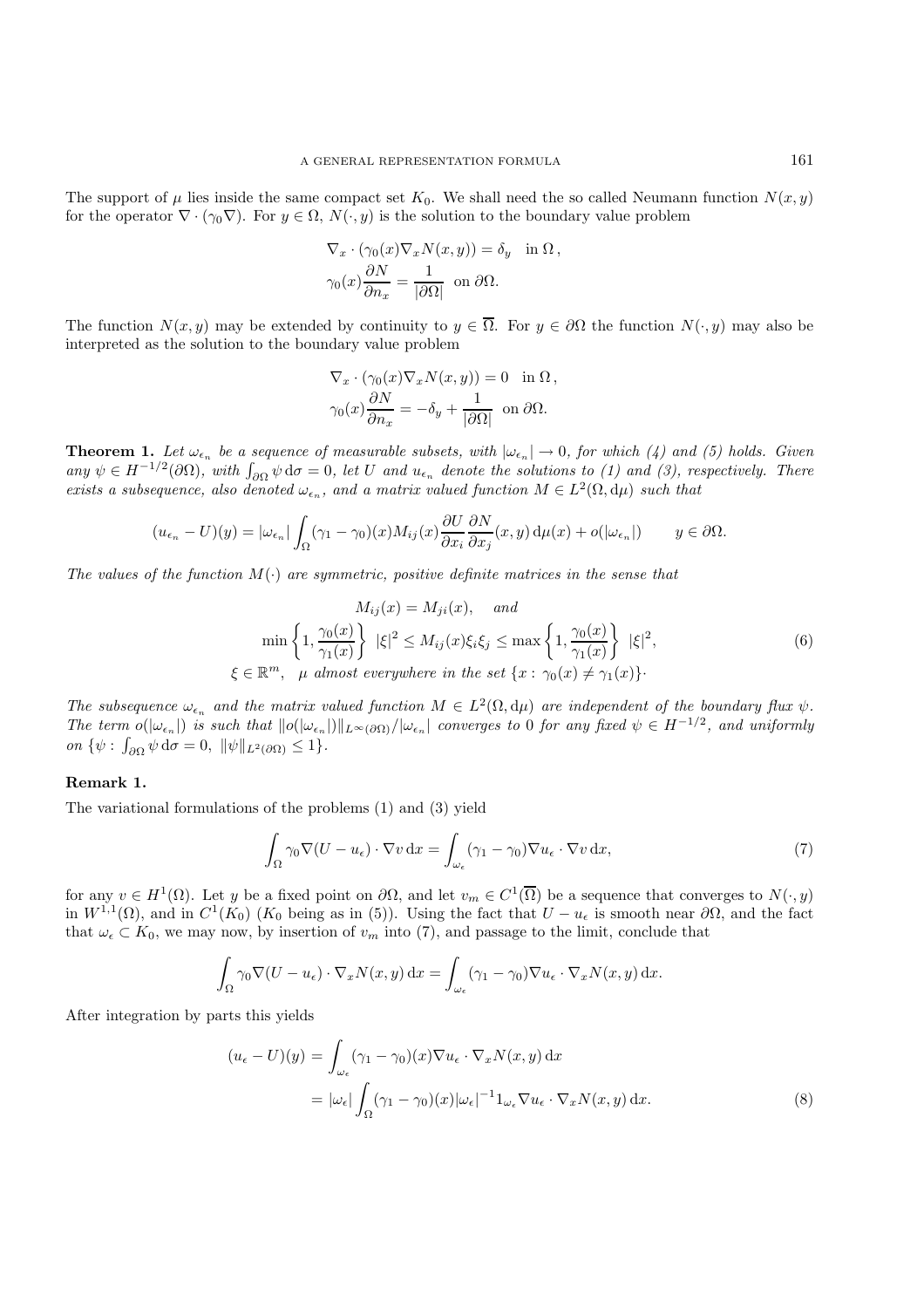Theorem 1 characterizes all possible limit points for the integral

$$
\int_{\Omega} (\gamma_1 - \gamma_0)(x) |\omega_{\epsilon}|^{-1} \mathbb{1}_{\omega_{\epsilon}} \nabla u_{\epsilon} \cdot \nabla_x N(x, y) \, dx, \quad \text{as } |\omega_{\epsilon}| \to 0.
$$

Note that the functions  $u_{\epsilon}$  converge to U in  $H^1(\Omega)$ , and thus  $\nabla u_{\epsilon}$  converge to  $\nabla U$  in  $L^2(\Omega)$ ; it is the fact that these gradients do not converge in  $L^{\infty}(\Omega)$  which makes Theorem 1 non trivial, and which accounts for the introduction of the polarization tensor  $M$ . The calculation of all possible limit points of the above integral shows a lot of similarity to the calculation of limiting (effective) energy expressions by the technique of H-convergence. At the center of our calculation is a variation of the compensated compactness technique developed by Murat and Tartar [14].

## **Remark 2.**

We note that the asymptotic formula in Theorem 1 is actually valid for all y in  $\overline{\Omega} \setminus K_0$ , and not just for y on  $\partial\Omega$ . The remainder term in the asymptotic formula in Theorem 1 is not  $o(|\omega_{\epsilon}|)$  uniformly with respect to the ellipticity constants  $c_i$  and  $C_i$ . Take for example  $0 < c_0 < C_0 < \infty$  to be fixed, but let  $c_1$  approach 0, or let  $C_1$  approach  $\infty$ . In this case it is easy to see that there exist  $\omega_{\epsilon}$ , with  $|\omega_{\epsilon}| \to 0$  for which  $u_{\epsilon}$  converge to a limit different from the background potential U, *i.e.*, the remainder term is not even  $o(1)$  uniformly in  $c_1$ and  $C_1$ . The bounds established for the polarization tensor M are optimal, they are "achieved" for instance by inhomogeneities in the shape of thin "sheets". For the inverse conductivity problem these polarization tensor bounds immediately lead to optimal (small volume) inhomogeneity size estimates in terms of a single (integral) boundary measurement, see [8]. Related size estimates have been derived, without any assumption of smallness, in [1] and [12].

As formulated here, Theorem 1 applies only to isotropic conductivities  $\gamma_0$  and  $\gamma_1$ . The representation part immediately generalizes to anisotropic  $\gamma$ 's, with the corresponding asymptotic formula reading

$$
(u_{\epsilon_n} - U)(y) = |\omega_{\epsilon_n}| \int_{\Omega} M_{ij}(x) (\gamma_1 - \gamma_0)_{ik}(x) \frac{\partial U}{\partial x_k} \frac{\partial N}{\partial x_j}(x, y) d\mu(x) + o(|\omega_{\epsilon_n}|) \quad y \in \partial \Omega \text{ (or } y \in \overline{\Omega} \setminus K_0).
$$

#### **Remark 3.**

Suppose the background conductivity  $\gamma_0$  is a constant, and let  $\Phi(x, y)$  denote the standard "free-space" Green's function for the operator  $\nabla \cdot (\gamma_0 \nabla) = \gamma_0 \Delta$ 

$$
\Phi(x, y) = \frac{1}{2\pi\gamma_0} \log|x - y|, \quad m = 2,
$$
  

$$
\Phi(x, y) = \frac{1}{(2 - m)A_m\gamma_0}|x - y|^{2 - m}, \quad m \ge 3.
$$

The constant  $A_m$  is the area of the unit sphere in  $\mathbb{R}^m$ . Straightforward integration by parts shows that

$$
\frac{\partial N}{\partial x_j}(x,z)=\gamma_0\frac{\partial}{\partial x_j}\int_{\partial\Omega}N(x,y)\frac{\partial\Phi}{\partial n_y}(y,z)\,\mathrm{d}\sigma_y+\frac{\partial\Phi}{\partial x_j}(x,z)
$$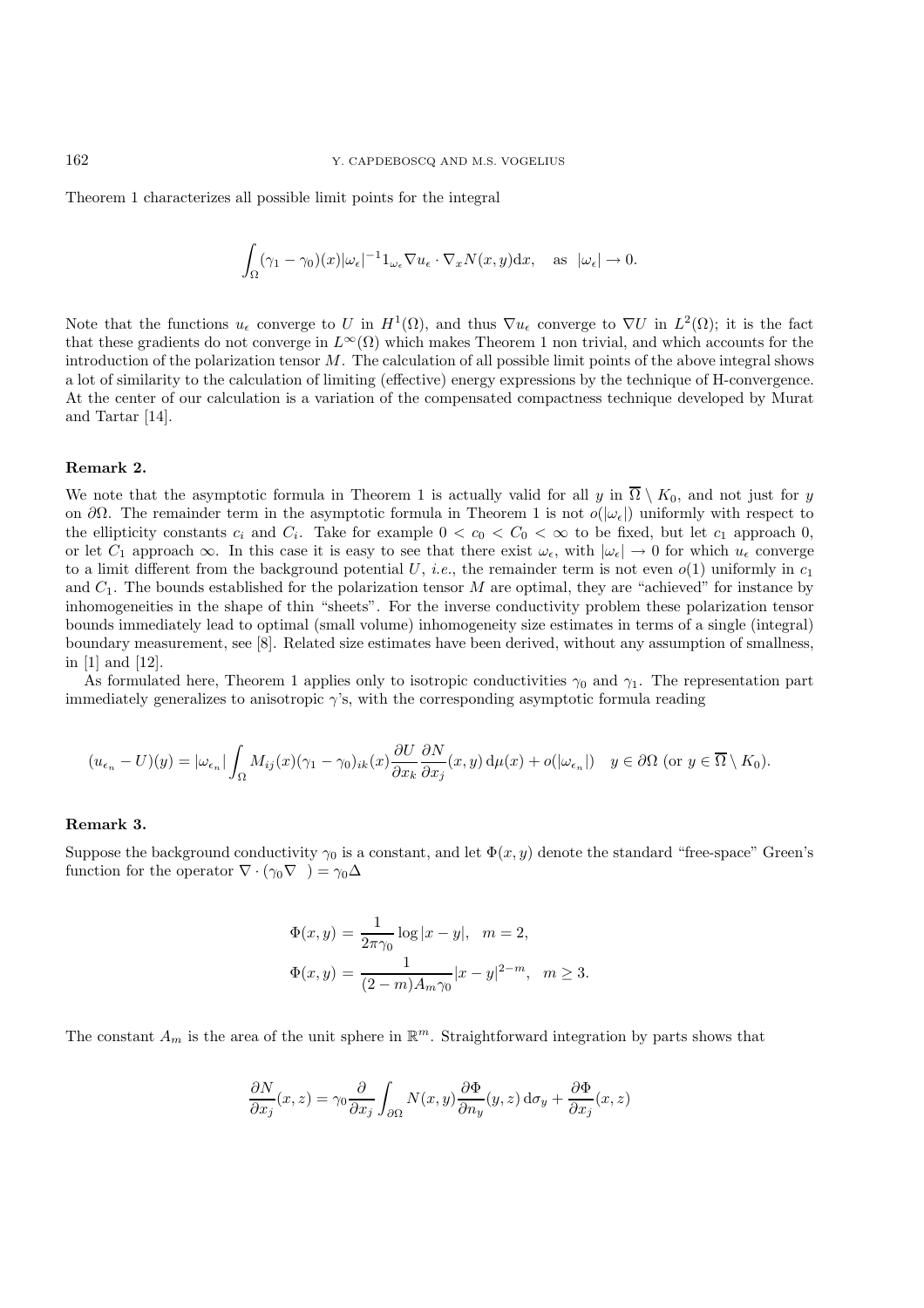$(x, z) \in \Omega \times \Omega$ ,  $x \neq z$ . Based on the asymptotic formula in Theorem 1 we now calculate

$$
\gamma_0 \int_{\partial\Omega} (u_{\epsilon_n} - U)(y) \frac{\partial \Phi}{\partial n_y}(y, z) d\sigma_y = |\omega_{\epsilon_n}| \int_{\Omega} (\gamma_1(x) - \gamma_0) M_{ij}(x) \frac{\partial U}{\partial x_i} \gamma_0
$$
  

$$
\times \frac{\partial}{\partial x_j} \left( \int_{\partial\Omega} N(x, y) \frac{\partial \Phi}{\partial n_y}(y, z) d\sigma_y \right) d\mu(x) + o(|\omega_{\epsilon_n}|)
$$
  

$$
= |\omega_{\epsilon_n}| \int_{\Omega} (\gamma_1(x) - \gamma_0) M_{ij}(x) \frac{\partial U}{\partial x_i} \frac{\partial N}{\partial x_j}(x, z) d\mu(x)
$$
  

$$
- |\omega_{\epsilon_n}| \int_{\Omega} (\gamma_1(x) - \gamma_0) M_{ij}(x) \frac{\partial U}{\partial x_i} \frac{\partial \Phi}{\partial x_j}(x, z) d\mu(x) + o(|\omega_{\epsilon_n}|)
$$
  

$$
= (u_{\epsilon_n} - U)(z) - |\omega_{\epsilon_n}| \int_{\Omega} (\gamma_1(x) - \gamma_0) M_{ij}(x) \frac{\partial U}{\partial x_i} \frac{\partial \Phi}{\partial x_j}(x, z) d\mu(x) + o(|\omega_{\epsilon_n}|)
$$

for any  $z \in \Omega \setminus K_0$ . By rearranging terms we get

$$
(u_{\epsilon_n} - U)(z) - \gamma_0 \int_{\partial\Omega} (u_{\epsilon_n} - U)(y) \frac{\partial \Phi}{\partial n_y}(y, z) d\sigma_y = |\omega_{\epsilon_n}| \int_{\Omega} (\gamma_1(x) - \gamma_0) M_{ij}(x) \frac{\partial U}{\partial x_i} \frac{\partial \Phi}{\partial x_j}(x, z) d\mu(x) + o(|\omega_{\epsilon_n}|),
$$

 $z \in \Omega \setminus K_0$ , and by letting z tend to a point on  $\partial \Omega$  we now obtain

$$
(u_{\epsilon_n}-U)(z)-2\gamma_0\int_{\partial\Omega}(u_{\epsilon_n}-U)(y)\frac{\partial\Phi}{\partial n_y}(y,z)\,\mathrm{d}\sigma_y=2|\omega_{\epsilon_n}|\int_{\Omega}(\gamma_1(x)-\gamma_0)M_{ij}(x)\frac{\partial U}{\partial x_i}\frac{\partial\Phi}{\partial x_j}(x,z)\,\mathrm{d}\mu(x)+o(|\omega_{\epsilon_n}|),
$$

 $z \in \partial\Omega$ , as an alternate asymptotic formula relating boundary data of  $(u_{\epsilon_n} - U)$  to data characterizing the location of the internal inhomogeneities. The integral on the left-hand side should be interpreted as a standard double layer potential.

# 2. Preliminary convergence estimates

In this section we shall examine exactly how the  $u_{\epsilon}$  converge to U. As mentioned earlier this convergence does not take place in  $W^{1,\infty}(\Omega)$ , however, it does take place in  $H^1(\Omega)$ , as well as in  $C^{0,\beta}(\overline{\Omega})$ , for some  $\beta > 0$ . We shall consider functions that are defined slightly more generally than  $u_{\epsilon}$  and U. Given  $F \in H^{-1}(\Omega)$  (here interpreted as the dual of  $H^1(\Omega)$  and  $f \in H^{-1/2}(\partial\Omega)$ , with  $\int_{\Omega} F dx = \int_{\partial\Omega} f d\sigma$ , let V and  $v_{\epsilon}$  denote the (variational) solutions to

$$
\nabla \cdot (\gamma_0(x)\nabla V) = F \quad \text{in } \Omega,
$$
  

$$
\gamma_0(x)\frac{\partial V}{\partial n} = f \quad \text{on } \partial\Omega,
$$
 (9)

and

$$
\nabla \cdot (\hat{\gamma}_{\epsilon}(x)\nabla v_{\epsilon}) = F \quad \text{in } \Omega,
$$
  

$$
\hat{\gamma}_{\epsilon}(x)\frac{\partial v_{\epsilon}}{\partial n} = f \quad \text{on } \partial\Omega,
$$
 (10)

respectively. The functions V and  $v_{\epsilon}$  are normalized by  $\int_{\partial \Omega} V d\sigma = 0$  and  $\int_{\partial \Omega} v_{\epsilon} d\sigma = 0$ .

**Lemma 1.** Let V and  $v_{\epsilon}$  be as introduced above, let  $K_0 \subset \Omega$  be a compact set that strictly contains all  $\omega_{\epsilon}$ , as *in (5), and let*  $\alpha$  *be any positive number. There exists a constant* C *such that* 

$$
||v_{\epsilon} - V||_{H^1(\Omega)} \leq C |\omega_{\epsilon}|^{1/2} \left( ||F||_{C^{0,\alpha}(K_0)} + ||F||_{H^{-1}(\Omega)} + ||f||_{H^{-1/2}(\partial \Omega)} \right).
$$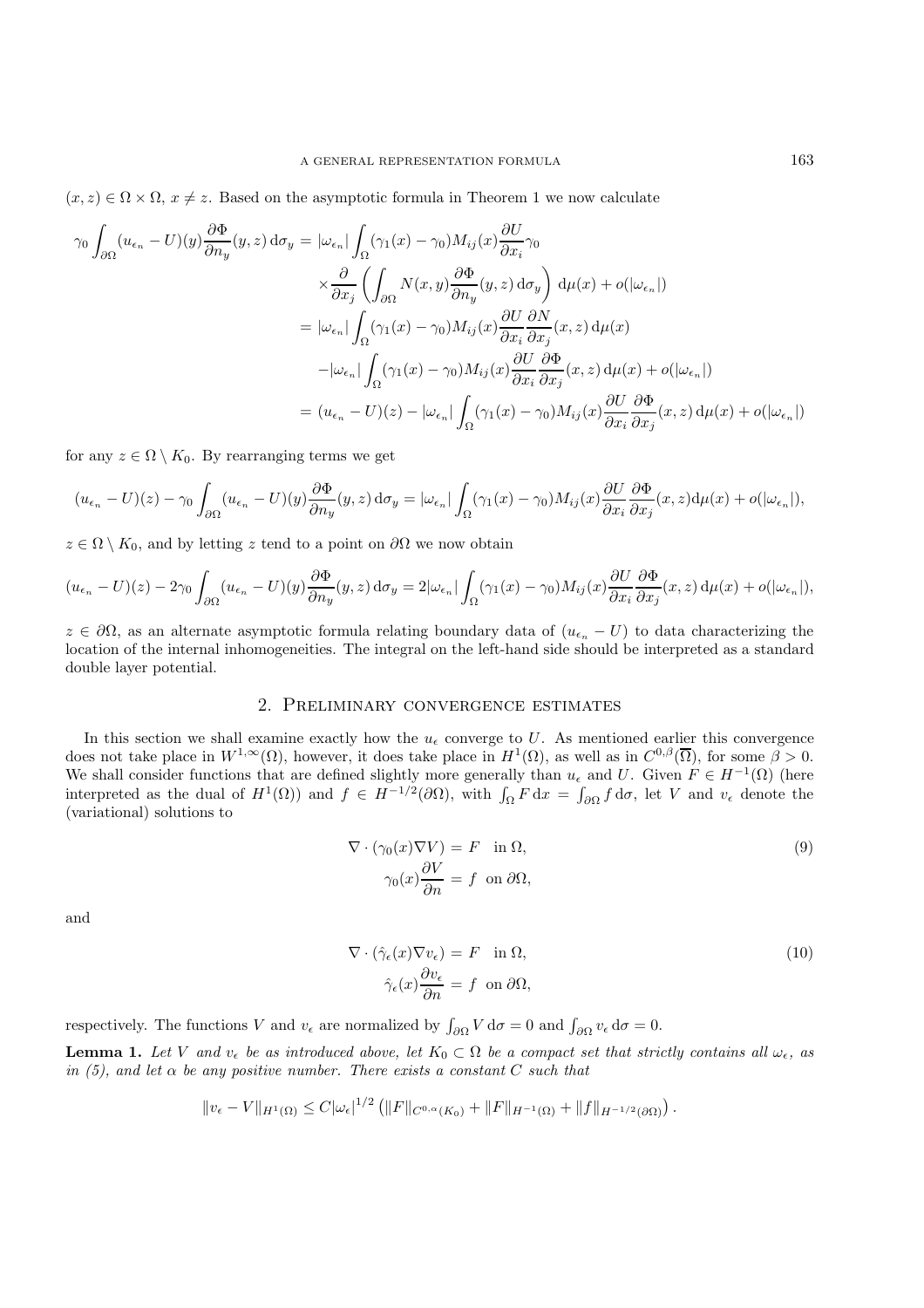*Furthermore, given any*  $\eta > 0$ *, there exists a constant*  $C_{\eta}$  *such that* 

$$
||v_{\epsilon} - V||_{L^{2}(\Omega)} \leq C_{\eta} |\omega_{\epsilon}|^{\frac{1}{2} + \frac{1}{m^{*}} - \eta} \left( ||F||_{C^{0,\alpha}(K_{0})} + ||F||_{H^{-1}(\Omega)} + ||f||_{H^{-1/2}(\partial\Omega)} \right).
$$

*The integer*  $m^*$  *is defined by*  $m^* = \max\{m, 2\}$ *, where* m *is the dimension of the ambient space.* 

*Proof.* By simple manipulation of the variational formulations of (9) and (10), and the use of interior estimates for V (*cf.* [11], Cor. 6.3 and Th. 8.24)

$$
\left| \int_{\Omega} \hat{\gamma}_{\epsilon} \nabla (v_{\epsilon} - V) \cdot \nabla w \, dx \right| = \left| \int_{\Omega} (\gamma_0 - \hat{\gamma}_{\epsilon}) \nabla V \cdot \nabla w \, dx \right|
$$
  
\n
$$
\leq C |\omega_{\epsilon}|^{1/2} ||\nabla V||_{L^{\infty}(\omega_{\epsilon})} ||\nabla w||_{L^{2}(\Omega)}
$$
  
\n
$$
\leq C |\omega_{\epsilon}|^{1/2} (||F||_{C^{0,\alpha}(K_{0})} + ||F||_{H^{-1}(\Omega)} + ||f||_{H^{-1/2}(\partial \Omega)}) ||\nabla w||_{L^{2}(\Omega)},
$$

so that  $||v_{\epsilon} - V||_{H^1(\Omega)} \leq C |\omega_{\epsilon}|^{1/2} (||F||_{C^{0,\alpha}(K_0)} + ||F||_{H^{-1}(\Omega)} + ||f||_{H^{-1/2}(\partial \Omega)})$ , as asserted by the first statement in this lemma. We also have

$$
\int_{\Omega} \gamma_0 \nabla (v_{\epsilon} - V) \cdot \nabla w \, dx = \int_{\Omega} (\gamma_0 - \hat{\gamma}_{\epsilon}) \nabla v_{\epsilon} \cdot \nabla w \, dx, \ \ w \in H^1(\Omega). \tag{11}
$$

Select  $w$  as the solution to

$$
\nabla \cdot (\gamma_0 \nabla w) = V - v_{\epsilon} \quad \text{in } \Omega,
$$

$$
\gamma_0 \frac{\partial w}{\partial n} = \frac{1}{|\partial \Omega|} \int_{\Omega} (V - v_{\epsilon}) \, \mathrm{d}x \quad \text{on } \partial \Omega,
$$

normalized by  $\int_{\partial\Omega} w d\sigma = 0$ . Elliptic estimates show that  $||w||_{H^2(\Omega)} \leq C ||v_{\epsilon} - V||_{L^2(\Omega)}$ , and after insertion of this  $w$  into  $(11)$  we now obtain

$$
\int_{\Omega} (v_{\epsilon} - V)^2 dx = \int_{\Omega} \gamma_0 \nabla (v_{\epsilon} - V) \cdot \nabla w dx \n= \left| \int_{\Omega} (\gamma_0 - \hat{\gamma}_{\epsilon}) \nabla v_{\epsilon} \cdot \nabla w dx \right| \n\leq C \left( \int_{\omega_{\epsilon}} |\nabla v_{\epsilon}|^q dx \right)^{1/q} \left( \int_{\Omega} |\nabla w|^p dx \right)^{1/p} \n\leq C_q \left( \int_{\omega_{\epsilon}} |\nabla v_{\epsilon}|^q dx \right)^{1/q} ||w||_{H^2(\Omega)} \n\leq C_q \left( \int_{\omega_{\epsilon}} |\nabla v_{\epsilon}|^q dx \right)^{1/q} ||v_{\epsilon} - V||_{L^2(\Omega)},
$$
\n(12)

provided p and q are related by  $\frac{1}{q} + \frac{1}{p} = 1$ , and provided we require that  $q > \frac{2m^*}{m^*+2}$  (so that  $1 < p < \frac{2m^*}{m^*-2}$ , and therefore, by Sobolev's Imbedding Theorem  $\left(\int_{\Omega} |\nabla w|^p dx\right)^{1/p} \leq C_p \|w\|_{H^2(\Omega)}$ , cf. [11], p. 155). For any  $1 < q < 2$ 

$$
\|\nabla v_{\epsilon}\|_{L^{q}(\omega_{\epsilon})} \leq \|\nabla (v_{\epsilon} - V)\|_{L^{q}(\omega_{\epsilon})} + \|\nabla V\|_{L^{q}(\omega_{\epsilon})}
$$
  
\n
$$
\leq \left(\int_{\omega_{\epsilon}} 1 \, dx\right)^{s} \|\nabla (v_{\epsilon} - V)\|_{L^{2}(\omega_{\epsilon})} + |\omega_{\epsilon}|^{1/q} \|\nabla V\|_{L^{\infty}(\omega_{\epsilon})}
$$
  
\n
$$
\leq C \left(|\omega_{\epsilon}|^{(s+1/2)} + |\omega_{\epsilon}|^{1/q}\right) \left(\|F\|_{C^{0,\alpha}(K_0)} + \|F\|_{H^{-1}(\Omega)} + \|f\|_{H^{-1/2}(\partial\Omega)}\right) \tag{13}
$$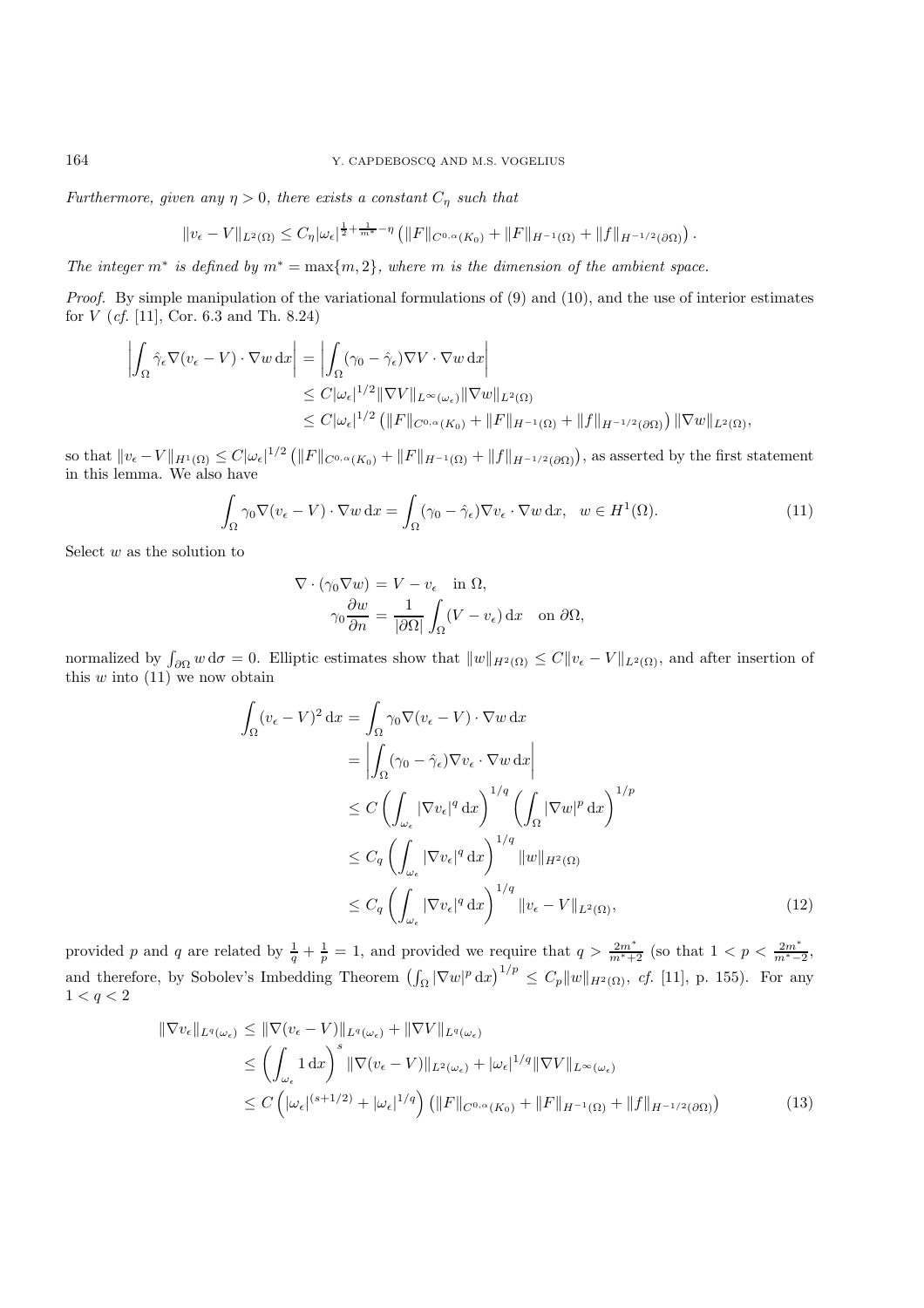with  $s = \frac{1}{q} - \frac{1}{2}$ . A combination of (12) and (13) yields

$$
\|v_{\epsilon} - V\|_{L^{2}(\Omega)} \leq C_{q} \left( \int_{\omega_{\epsilon}} |\nabla v_{\epsilon}|^{q} dx \right)^{1/q}
$$
  

$$
\leq C_{q} |\omega_{\epsilon}|^{1/q} \left( \|F\|_{C^{0,\alpha}(K_{0})} + \|F\|_{H^{-1}(\Omega)} + \|f\|_{H^{-1/2}(\partial\Omega)} \right),
$$

for any  $\frac{2m^*}{m^*+2} < q < 2$ . We note that  $\frac{1}{q}$  approaches  $\frac{m^*+2}{2m^*} = \frac{1}{m^*} + \frac{1}{2}$  from below as q approaches  $\frac{2m^*}{m^*+2}$  from above. The previous estimate now immediately implies that, given any  $\eta > 0$ , there exists a constant  $C_n$  such that

$$
||v_{\epsilon} - V||_{L^{2}(\Omega)} \leq C_{\eta} |\omega_{\epsilon}|^{\frac{1}{2} + \frac{1}{m^{*}} - \eta} \left( ||F||_{C^{0,\alpha}(K_{0})} + ||F||_{H^{-1}(\Omega)} + ||f||_{H^{-1/2}(\partial\Omega)} \right),
$$

the second statement of this lemma.  $\Box$ 

#### **Remark 4.**

Let  $K_0$  be a compact subset of  $\Omega$  that strictly contains all  $\omega_{\epsilon}$ , in the sense of (5). A combination of the  $L^2$ -estimate in Lemma 1 with the interior estimate (of De Giorgi–Nash–Moser type) found in [11] (Th. 8.24), yields

$$
||v_{\epsilon} - V||_{C^{0,\beta}(\overline{\Omega})} \leq C_{\eta} |\omega_{\epsilon}|^{\frac{1}{m}-\eta} \left( ||F||_{C^{0,\beta}(K_0)} + ||F||_{H^{-1}(\Omega)} + ||f||_{H^{-1/2}(\partial \Omega)} \right),
$$

for some  $\beta > 0$ . For this estimate we have also used the fact that  $\nabla \cdot (\gamma_0 \nabla (\nu_\epsilon - V)) = 0$  away from  $\omega_\epsilon$ , and the fact that  $\frac{\partial}{\partial n}(v_{\epsilon}-V)=0$  on  $\partial\Omega$ , to ensure that the  $L^2$ -norm of  $v_{\epsilon}-V$  "bounds" the  $C^{0,\beta}$  norm (appropriately) away from  $\omega_{\epsilon}$ .

# 3. Proof of main result

We shall use the notation  $V^{(j)}$  and  $v^{(j)}_{\epsilon}$  for the solutions to the problems (9) and (10) in the special case when  $F = \frac{\partial \gamma_0}{\partial x_j}$ ,  $f = \gamma_0 n_j$ ,  $n_j$  being the j'th coordinate of the outward normal vector to  $\partial \Omega$ . Notice that  $V^{(j)}$  is given by a simple formula:  $V^{(j)} = x_j - \frac{1}{|\partial \Omega|} \int_{\partial \Omega} x_j d\sigma$ . Due to Lemma 1 we may estimate

$$
\left\| |\omega_{\epsilon}|^{-1} \mathbb{1}_{\omega_{\epsilon}} \nabla v_{\epsilon}^{(j)} \right\|_{L^{1}(\Omega)} = \int_{\omega_{\epsilon}} |\omega_{\epsilon}|^{-1} \left| \nabla v_{\epsilon}^{(j)} \right| dx
$$
  
\n
$$
\leq \int_{\omega_{\epsilon}} |\omega_{\epsilon}|^{-1} \left| \nabla (v_{\epsilon}^{(j)} - V^{(j)}) \right| dx + \int_{\omega_{\epsilon}} |\omega_{\epsilon}|^{-1} \left| \nabla V^{(j)} \right| dx
$$
  
\n
$$
\leq |\omega_{\epsilon}|^{-1} \left( \int_{\omega_{\epsilon}} 1 dx \right)^{1/2} \left( \int_{\Omega} \left| \nabla (v_{\epsilon}^{(j)} - V^{(j)}) \right|^{2} dx \right)^{1/2} + 1
$$
  
\n
$$
\leq C.
$$
 (14)

By extracting a subsequence, also referred to as  $\omega_{\epsilon_n}$ , from the sequence given in Theorem 1, we may thus suppose that

$$
|\omega_{\epsilon_n}|^{-1}1_{\omega_{\epsilon_n}} \, \mathrm{d}x \to \mathrm{d}\mu, \quad \text{and},
$$
  

$$
|\omega_{\epsilon_n}|^{-1}1_{\omega_{\epsilon_n}} \frac{\partial}{\partial x_i} v_{\epsilon_n}^{(j)} \, \mathrm{d}x \to \mathrm{d}\mathcal{M}_{ij}.
$$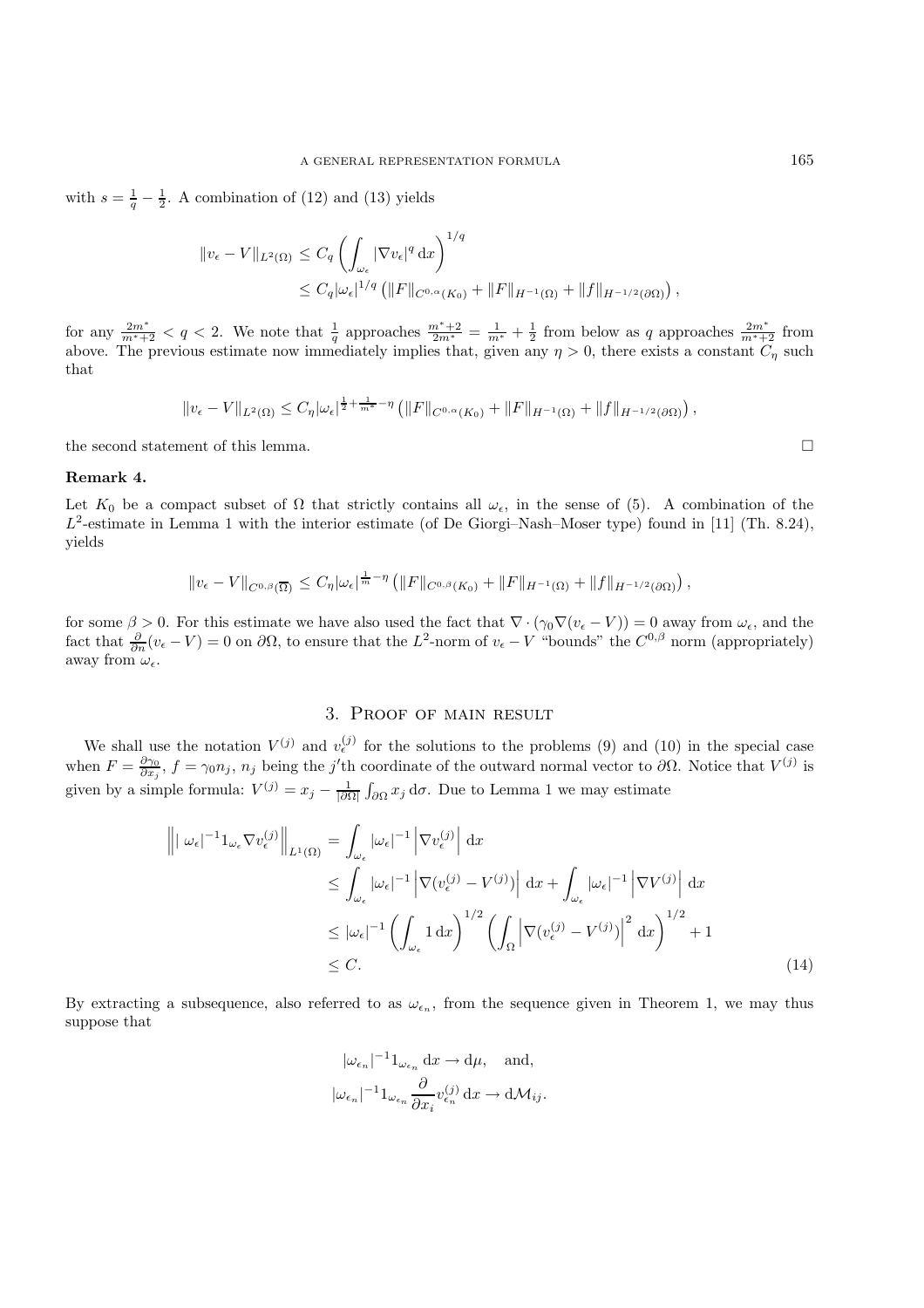The convergence in both cases refers to the weak\* topology of the dual of  $C^0(\overline{\Omega})$ , and  $\mathcal{M}_{ij}$  (as well as  $\mu$ ) are regular Borel measures with support inside  $K_0$ . Let  $\phi \in C^0(\overline{\Omega})$ , then by the very definition of the measure  $\mathcal{M}_{ij}$ 

$$
\left| \int_{\Omega} \phi \, d\mathcal{M}_{ij} \right| = \left| \lim |\omega_{\epsilon_n}|^{-1} \int_{\Omega} 1_{\omega_{\epsilon_n}} \frac{\partial}{\partial x_i} v_{\epsilon_n}^{(j)} \phi \, dx \right|
$$
  
\n
$$
\leq \lim_{\Delta \epsilon_n} |\omega_{\epsilon_n}|^{-1} \int_{\Omega} 1_{\omega_{\epsilon_n}} \left| \frac{\partial}{\partial x_i} (v_{\epsilon_n}^{(j)} - V^{(j)}) \right| |\phi| \, dx
$$
  
\n
$$
+ \lim |\omega_{\epsilon_n}|^{-1} \int_{\Omega} 1_{\omega_{\epsilon_n}} \left| \frac{\partial}{\partial x_i} V^{(j)} \right| |\phi| \, dx
$$
  
\n
$$
\leq \lim_{\Delta \epsilon_n} |\omega_{\epsilon_n}|^{-1/2} \left( \int_{\Omega} \left| \frac{\partial}{\partial x_i} (v_{\epsilon_n}^{(j)} - V^{(j)}) \right|^2 \, dx \right)^{1/2} \left( \int_{\Omega} |\omega_{\epsilon_n}|^{-1} 1_{\omega_{\epsilon_n}} |\phi|^2 \, dx \right)^{1/2}
$$
  
\n
$$
+ \int_{\Omega} \left| \frac{\partial}{\partial x_i} V^{(j)} \right| |\phi| \, d\mu
$$
  
\n
$$
\leq C \left( \int_{\Omega} |\phi|^2 \, d\mu \right)^{1/2}.
$$

As a consequence of this estimate it follows that the functional

$$
\phi \to \int_{\Omega} \phi \, \mathrm{d} \mathcal{M}_{ij}
$$

may be extended to a bounded linear functional on  $L^2(\Omega, d\mu)$ . Therefore, by Riesz's Representation Theorem, it is given by

$$
\int_{\Omega} \phi \, \mathrm{d} \mathcal{M}_{ij} = \int_{\Omega} \phi M_{ij} \, \mathrm{d} \mu,
$$

for some function  $M_{ij} \in L^2(\Omega, d\mu)$ . In other words

$$
|\omega_{\epsilon_n}|^{-1} 1_{\omega_{\epsilon_n}} \frac{\partial}{\partial x_i} v_{\epsilon_n}^{(j)} dx \to d\mathcal{M}_{ij} = M_{ij} d\mu.
$$
 (15)

The following central lemma establishes the constitutive relationship between  $\lim_{\alpha \to \infty} |\omega_{\epsilon_n}|^{-1} 1_{\omega_{\epsilon_n}} \frac{\partial}{\partial x_j} u_{\epsilon_n}$  dx and the gradient of the background potential. Its proof is based on a variation of the clever "integration by parts technique" originally developed by Murat and Tartar in the context of H-convergence (the Div–Curl Lemma) *cf.* [14].

**Lemma 2.** Let U and  $u_{\epsilon}$  denote the solutions to (1) and (3) for some  $\psi \in H^{-1/2}(\Omega)$ , with  $\int_{\partial \Omega} \psi \, d\sigma = 0$ . Let  $\omega_{\epsilon_n}$ , with  $|\omega_{\epsilon_n}| \to 0$ , be a sequence for which (4), (5) and (15) hold. Then  $(\gamma_1 - \gamma_0)|\omega_{\epsilon_n}|^{-1} \mathbb{1}_{\omega_{\epsilon_n}} \frac{\partial}{\partial x_j} u_{\epsilon_n} dx$  is *convergent in the weak\* topology of the dual of*  $C^0(\overline{\Omega})$ *, with* 

$$
\lim \ (\gamma_1 - \gamma_0)|\omega_{\epsilon_n}|^{-1}1_{\omega_{\epsilon_n}}\frac{\partial}{\partial x_j}u_{\epsilon_n}\,\mathrm{d}x = (\gamma_1 - \gamma_0)M_{ij}\frac{\partial U}{\partial x_i}\,\mathrm{d}\mu. \tag{16}
$$

*Proof.* It suffices to prove that we may extract a subsequence such that

$$
(\gamma_1-\gamma_0)|\omega_{\epsilon_n}|^{-1}1_{\omega_{\epsilon_n}}\frac{\partial}{\partial x_j}u_{\epsilon_n}\,\mathrm{d} x
$$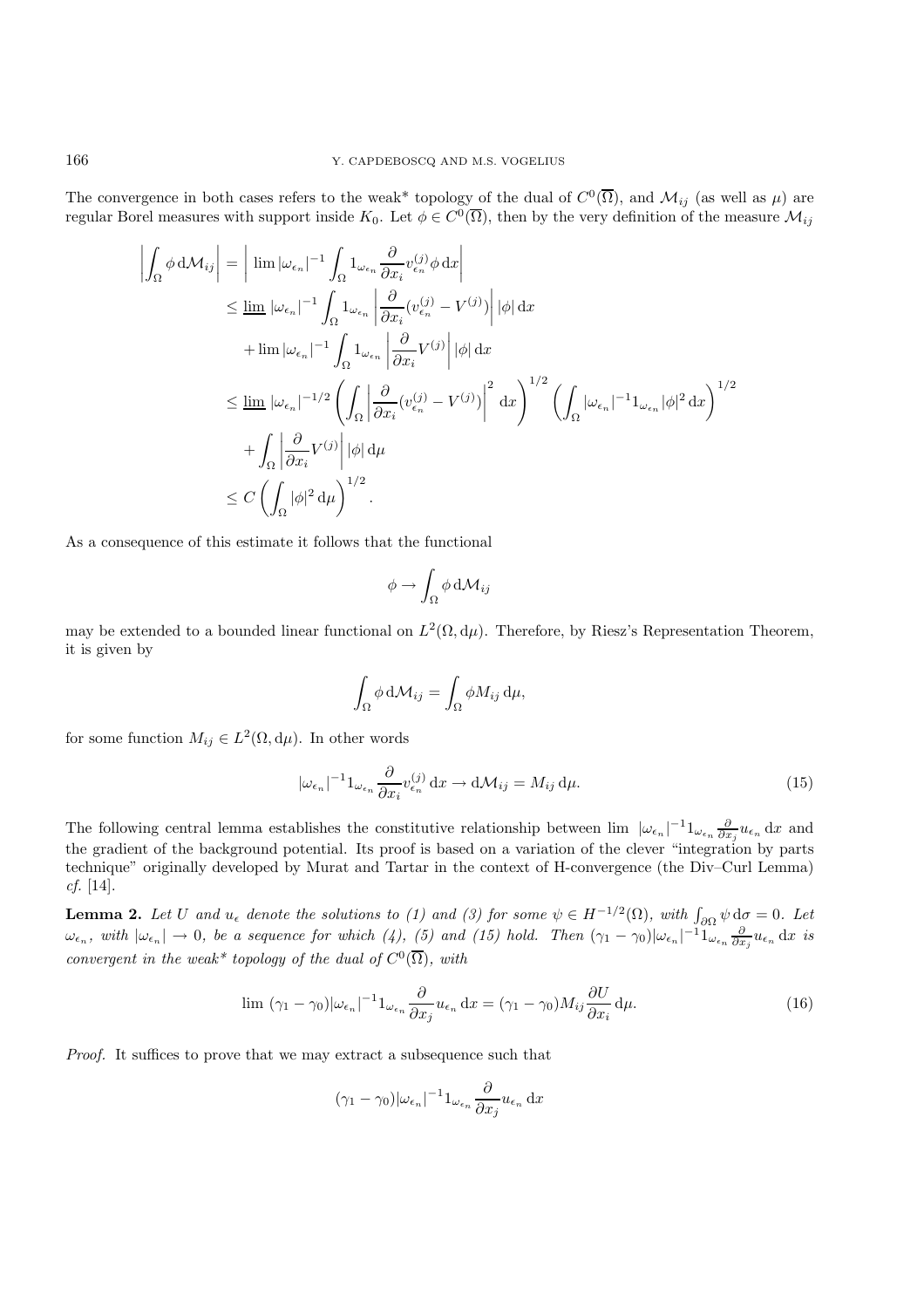converges to the limit given by the right-hand side in (16). The fact that the limit is independent of the particular subsequence then guarantees that the entire sequence will be convergent. We may repeat the argument which led to (14), in order to conclude that

$$
\| |\omega_{\epsilon}|^{-1} \mathbf{1}_{\omega_{\epsilon}} \nabla u_{\epsilon} ||_{L^{1}(\Omega)} \leq C \| \psi \|_{H^{-1/2}(\partial \Omega)},
$$

so that, upon extraction of a subsequence

$$
|\omega_{\epsilon_n}|^{-1}1_{\omega_{\epsilon_n}}\frac{\partial}{\partial x_j}u_{\epsilon_n}\,\mathrm{d} x\to\mathrm{d}\nu_j
$$

in the weak\* topology of the dual of  $C^0(\overline{\Omega})$ . In order to complete the proof of this lemma we must show that

$$
\int_{\Omega} \phi(\gamma_1 - \gamma_0) d\nu_j = \int_{\Omega} \phi(\gamma_1 - \gamma_0) \frac{\partial U}{\partial x_i} d\mathcal{M}_{ij},\tag{17}
$$

for all  $\phi$  sufficiently smooth  $(e.g. \phi \in C^1(\overline{\Omega}))$ . We first observe that

$$
\int_{\Omega} \hat{\gamma}_{\epsilon} \nabla (u_{\epsilon} - U) \cdot \nabla (v_{\epsilon}^{(j)} \phi) dx = \int_{\Omega} (\gamma_0 - \hat{\gamma}_{\epsilon}) \nabla U \cdot \nabla (v_{\epsilon}^{(j)} \phi) dx, \tag{18}
$$

and

$$
\int_{\Omega} \gamma_0 \nabla (u_{\epsilon} - U) \cdot \nabla (V^{(j)} \phi) dx = \int_{\Omega} (\gamma_0 - \hat{\gamma}_{\epsilon}) \nabla u_{\epsilon} \cdot \nabla (V^{(j)} \phi) dx.
$$
\n(19)

We then calculate

$$
\int_{\Omega} \hat{\gamma}_{\epsilon} \nabla (u_{\epsilon} - U) \cdot \nabla (v_{\epsilon}^{(j)} \phi) dx = \int_{\Omega} \hat{\gamma}_{\epsilon} \nabla (u_{\epsilon} - U) \cdot (\nabla v_{\epsilon}^{(j)}) \phi dx + \int_{\Omega} \hat{\gamma}_{\epsilon} \nabla (u_{\epsilon} - U) \cdot (\nabla \phi) v_{\epsilon}^{(j)} dx \n= \int_{\Omega} \hat{\gamma}_{\epsilon} \nabla (u_{\epsilon} - U) \cdot (\nabla v_{\epsilon}^{(j)}) \phi dx + \int_{\Omega} \hat{\gamma}_{\epsilon} \nabla (u_{\epsilon} - U) \cdot (\nabla \phi) V^{(j)} dx \n+ O \left( ||u_{\epsilon} - U||_{H^{1}(\Omega)} ||v_{\epsilon}^{(j)} - V^{(j)}||_{L^{2}(\Omega)} \right) \n= \int_{\Omega} \hat{\gamma}_{\epsilon} \nabla (u_{\epsilon} - U) \cdot (\nabla v_{\epsilon}^{(j)}) \phi dx + \int_{\Omega} \gamma_{0} \nabla (u_{\epsilon} - U) \cdot (\nabla \phi) V^{(j)} dx \n+ \int_{\Omega} (\hat{\gamma}_{\epsilon} - \gamma_{0}) \nabla (u_{\epsilon} - U) \cdot (\nabla \phi) V^{(j)} dx + o \left( |\omega_{\epsilon}| \right) \n= - \int_{\Omega} \hat{\gamma}_{\epsilon} (u_{\epsilon} - U) \nabla v_{\epsilon}^{(j)} \cdot \nabla \phi dx - \int_{\Omega} (u_{\epsilon} - U) \frac{\partial \gamma_{0}}{\partial x_{j}} \phi dx \n+ \int_{\partial \Omega} (u_{\epsilon} - U) \gamma_{0} n_{j} \phi dx + \int_{\Omega} \gamma_{0} \nabla (u_{\epsilon} - U) \cdot (\nabla \phi) V^{(j)} dx \n+ \int_{\omega_{\epsilon}} (\gamma_{1} - \gamma_{0}) \nabla (u_{\epsilon} - U) \cdot (\nabla \phi) V^{(j)} dx + o \left( |\omega_{\epsilon}| \right) \n= - \int_{\Omega} \hat{\gamma}_{\epsilon} (u_{\epsilon} - U) \nabla V^{(j)} \cdot \nabla \phi dx - \int_{\Omega} (u_{\epsilon} - U) \frac{\partial \gamma_{0}}{\partial x_{j}} \phi dx \n+ \int_{\
$$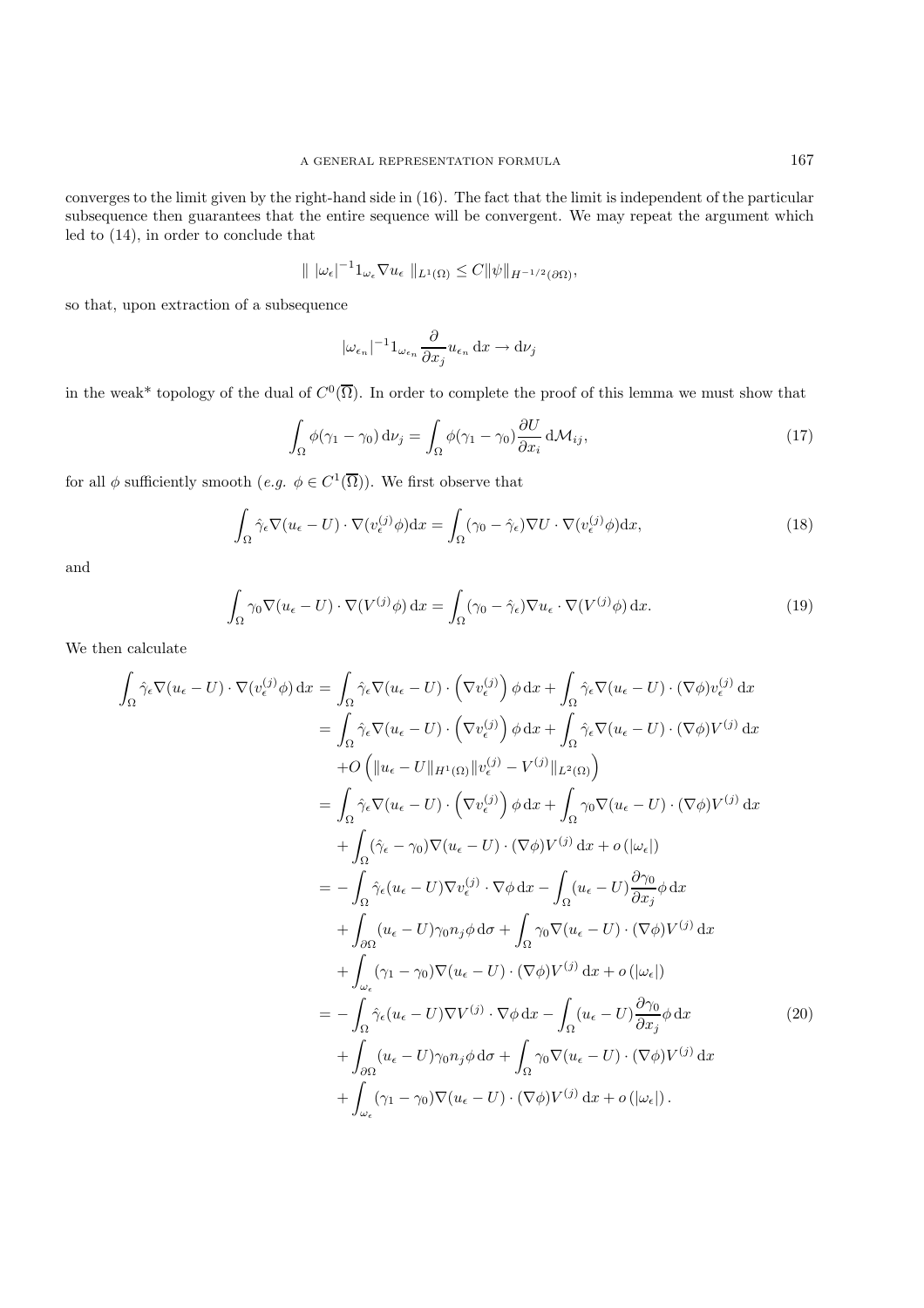Here we have used Lemma 1 to estimate the difference  $v_{\epsilon}^{(j)} - V^{(j)}$ , as well as the difference  $u_{\epsilon} - U$ . We also calculate

$$
\int_{\Omega} \gamma_0 \nabla (u_{\epsilon} - U) \cdot \nabla (V^{(j)} \phi) dx = \int_{\Omega} \gamma_0 \nabla (u_{\epsilon} - U) \cdot (\nabla V^{(j)}) \phi dx + \int_{\Omega} \gamma_0 \nabla (u_{\epsilon} - U) \cdot (\nabla \phi) V^{(j)} dx
$$

$$
= -\int_{\Omega} \gamma_0 (u_{\epsilon} - U) \nabla V^{(j)} \cdot \nabla \phi dx - \int_{\Omega} (u_{\epsilon} - U) \frac{\partial \gamma_0}{\partial x_j} \phi dx
$$

$$
+ \int_{\partial \Omega} (u_{\epsilon} - U) \gamma_0 n_j \phi d\sigma + \int_{\Omega} \gamma_0 \nabla (u_{\epsilon} - U) \cdot (\nabla \phi) V^{(j)} dx.
$$
(21)

A direct combination of (20) and (21) (and Lemma 1) gives

$$
\int_{\Omega} \hat{\gamma}_{\epsilon} \nabla (u_{\epsilon} - U) \cdot \nabla (v_{\epsilon}^{(j)} \phi) dx = \int_{\Omega} \gamma_0 \nabla (u_{\epsilon} - U) \cdot \nabla (V^{(j)} \phi) dx + \int_{\omega_{\epsilon}} (\gamma_1 - \gamma_0) \nabla (u_{\epsilon} - U) \cdot (\nabla \phi) V^{(j)} dx + o(|\omega_{\epsilon}|),
$$

so that, due to (18) and (19),

$$
\int_{\omega_{\epsilon}} (\gamma_0 - \gamma_1) \nabla U \cdot \nabla (v_{\epsilon}^{(j)} \phi) dx = \int_{\omega_{\epsilon}} (\gamma_0 - \gamma_1) \nabla u_{\epsilon} \cdot \nabla (V^{(j)} \phi) dx - \int_{\omega_{\epsilon}} (\gamma_0 - \gamma_1) \nabla u_{\epsilon} \cdot (\nabla \phi) V^{(j)} dx \n+ \int_{\omega_{\epsilon}} (\gamma_0 - \gamma_1) \nabla U \cdot (\nabla \phi) V^{(j)} dx + o(|\omega_{\epsilon}|) \n= \int_{\omega_{\epsilon}} (\gamma_0 - \gamma_1) \nabla u_{\epsilon} \cdot \nabla V^{(j)} \phi dx + \int_{\omega_{\epsilon}} (\gamma_0 - \gamma_1) \nabla U \cdot (\nabla \phi) v_{\epsilon}^{(j)} dx \n+ O\left( \|V^{(j)} - v_{\epsilon}^{(j)}\|_{L^2(\Omega)} |\omega_{\epsilon}|^{1/2} \|\nabla U\|_{L^{\infty}(\omega_{\epsilon})} \right) + o(|\omega_{\epsilon}|) \n= \int_{\omega_{\epsilon}} (\gamma_0 - \gamma_1) \nabla u_{\epsilon} \cdot \nabla V^{(j)} \phi dx + \int_{\omega_{\epsilon}} (\gamma_0 - \gamma_1) \nabla U \cdot (\nabla \phi) v_{\epsilon}^{(j)} dx + o(|\omega_{\epsilon}|).
$$

After rearrangement and a rescaling this yields

$$
\int_{\Omega} (\gamma_0 - \gamma_1) \nabla U \cdot |\omega_{\epsilon}|^{-1} \mathbf{1}_{\omega_{\epsilon}} \nabla v_{\epsilon}^{(j)} \phi \, dx = \int_{\Omega} (\gamma_0 - \gamma_1) |\omega_{\epsilon}|^{-1} \mathbf{1}_{\omega_{\epsilon}} \nabla u_{\epsilon} \cdot \nabla V^{(j)} \phi \, dx + o(1).
$$
 (22)

Passing to the limit along the subsequence  $\omega_{\epsilon_n}$  (using that  $\nabla U$  is smooth inside  $\Omega$ , and that  $d\mathcal{M}_{ij}$  has compact support) we now obtain

$$
\int_{\Omega} \phi(\gamma_0 - \gamma_1) \frac{\partial}{\partial x_i} U \, d\mathcal{M}_{ij} = \int_{\Omega} \phi(\gamma_0 - \gamma_1) \frac{\partial}{\partial x_i} V^{(j)} \, d\nu_i = \int_{\Omega} \phi(\gamma_0 - \gamma_1) \, d\nu_j,
$$

which is the desired identity (17). This completes the proof of Lemma 2.  $\square$ 

We are presently ready for:

*Proof of Theorem 1.* Let  $\omega_{\epsilon_n}$  be a subsequence for which (4), (5) and (15) hold. Clearly such a subsequence exists, and it is completely independent of the boundary flux  $\psi$ . We recall the identity (8), which asserts that

$$
(u_{\epsilon_n} - U)(y) = |\omega_{\epsilon_n}| \int_{\Omega} (\gamma_1 - \gamma_0)(x) |\omega_{\epsilon_n}|^{-1} \mathbf{1}_{\omega_{\epsilon_n}} \nabla u_{\epsilon_n} \cdot \nabla_x N(x, y) \, dx, \quad y \in \partial \Omega.
$$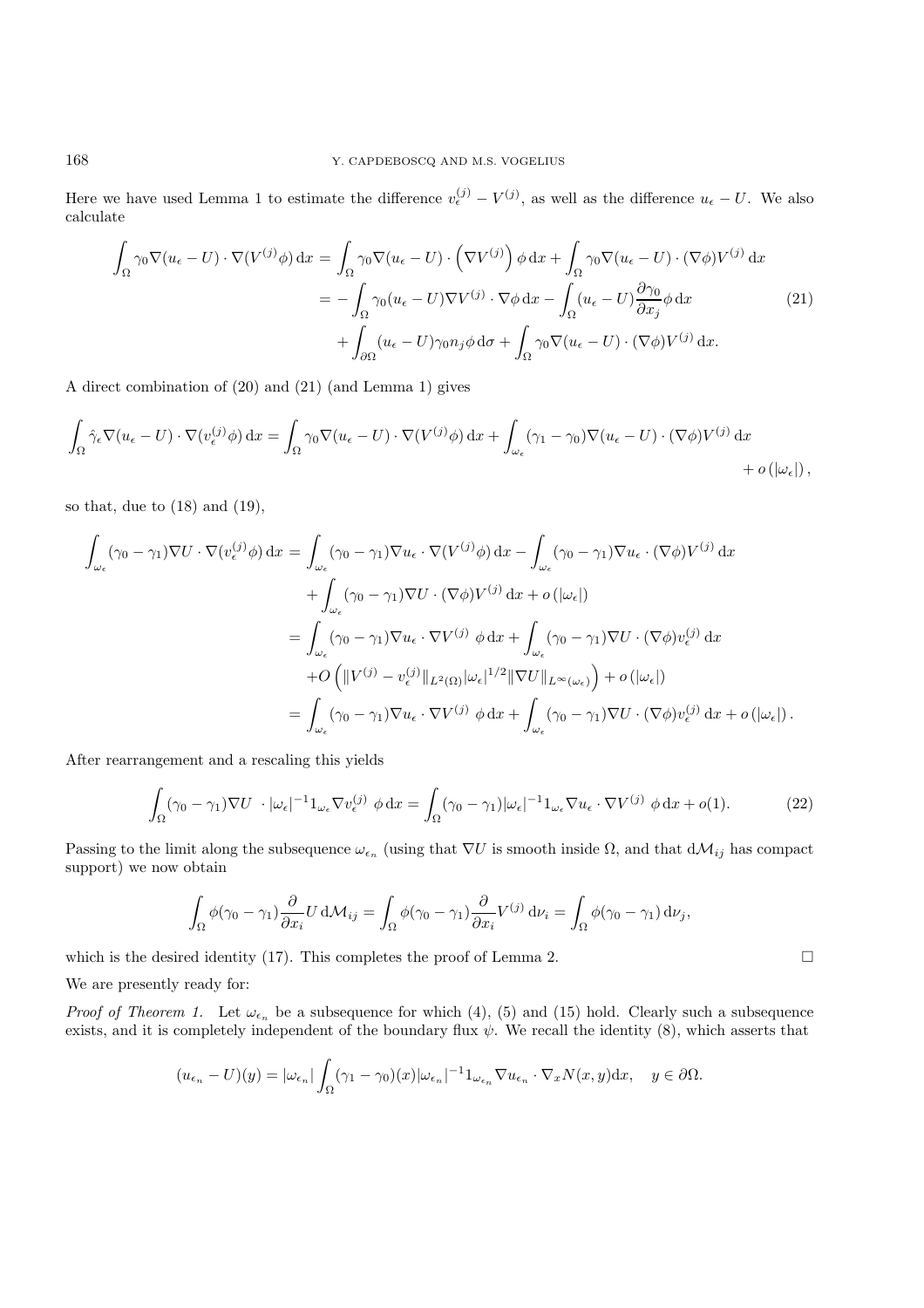Let  $K_0 \subset \Omega$  denote a compact set that strictly contains the sets  $\omega_{\epsilon_n}$ . Given any  $y \in \partial\Omega$ , it is possible to find a vector valued function  $\phi_y \in C^0(\overline{\Omega})$  such that

$$
\phi_y(x) = \nabla_x N(x, y), \quad \forall x \in K_0.
$$

Using Lemma 2 we now get

$$
(u_{\epsilon_n} - U)(y) = |\omega_{\epsilon_n}| \int_{\Omega} (\gamma_1 - \gamma_0)(x) |\omega_{\epsilon_n}|^{-1} \mathbf{1}_{\omega_{\epsilon_n}} \nabla u_{\epsilon_n} \cdot \phi_y(x) dx
$$
  
\n
$$
= |\omega_{\epsilon_n}| \int_{\Omega} (\gamma_1 - \gamma_0)(x) |\omega_{\epsilon_n}|^{-1} \mathbf{1}_{\omega_{\epsilon_n}} \frac{\partial}{\partial x_j} u_{\epsilon_n} (\phi_y(x))_j dx
$$
  
\n
$$
= |\omega_{\epsilon_n}| \int_{\Omega} (\gamma_1 - \gamma_0) M_{ij} \frac{\partial U}{\partial x_i} (\phi_y)_j d\mu + o(|\omega_{\epsilon_n}|)
$$
  
\n
$$
= |\omega_{\epsilon_n}| \int_{\Omega} (\gamma_1 - \gamma_0) M_{ij} \frac{\partial U}{\partial x_i} \frac{\partial N}{\partial x_j}(x, y) d\mu(x) + o(|\omega_{\epsilon_n}|),
$$

which verifies the asymptotic statement in Theorem 1. By (equi-)continuity and compactness it follows im- $\text{median}(\mathcal{U}(\omega_{\epsilon_n})\|\mathcal{U}_{\epsilon_n})\|_{L^{\infty}(\partial\Omega)}/\|\omega_{\epsilon_n}\| \to 0 \text{ for any fixed } \psi \in H^{-1/2}(\partial\Omega), \text{ and uniformly on } \{\psi : \int_{\partial\Omega}\psi\,d\sigma = 0\}$  $0, ||\psi||_{L^2(\partial\Omega)} \leq 1$ . In the following section we show that the tensor  $M_{ij}$  has the stated symmetry- and positivity properties.

# 4. Properties of the polarization tensor

The identity (22) immediately extends to the case when U and  $u_{\epsilon}$  are replaced by V and  $v_{\epsilon}$ , satisfying (9) and (10)  $(F \in C^{0,\alpha}(K_0))$ . In particular we may insert  $V = V^{(i)}$ , and  $v_{\epsilon} = v_{\epsilon}^{(i)}$ , to arrive at

$$
\int_{\Omega} (\gamma_0 - \gamma_1) \nabla V^{(i)} \cdot |\omega_{\epsilon}|^{-1} \mathbb{1}_{\omega_{\epsilon}} \nabla v_{\epsilon}^{(j)} \phi \, dx = \int_{\Omega} (\gamma_0 - \gamma_1) |\omega_{\epsilon}|^{-1} \mathbb{1}_{\omega_{\epsilon}} \nabla v_{\epsilon}^{(i)} \cdot \nabla V^{(j)} \phi \, dx + o(1).
$$

Passing to the limit along the subsequence  $\omega_{\epsilon_n}$ , using the limiting relationship (15), we now obtain

$$
\int_{\Omega} (\gamma_0 - \gamma_1) M_{ij} \phi \, d\mu = \int_{\Omega} (\gamma_0 - \gamma_1) \frac{\partial V^{(i)}}{\partial x_k} M_{kj} \phi \, d\mu
$$

$$
= \int_{\Omega} (\gamma_0 - \gamma_1) M_{ki} \frac{\partial V^{(j)}}{\partial x_k} \phi \, d\mu
$$

$$
= \int_{\Omega} (\gamma_0 - \gamma_1) M_{ji} \phi \, d\mu,
$$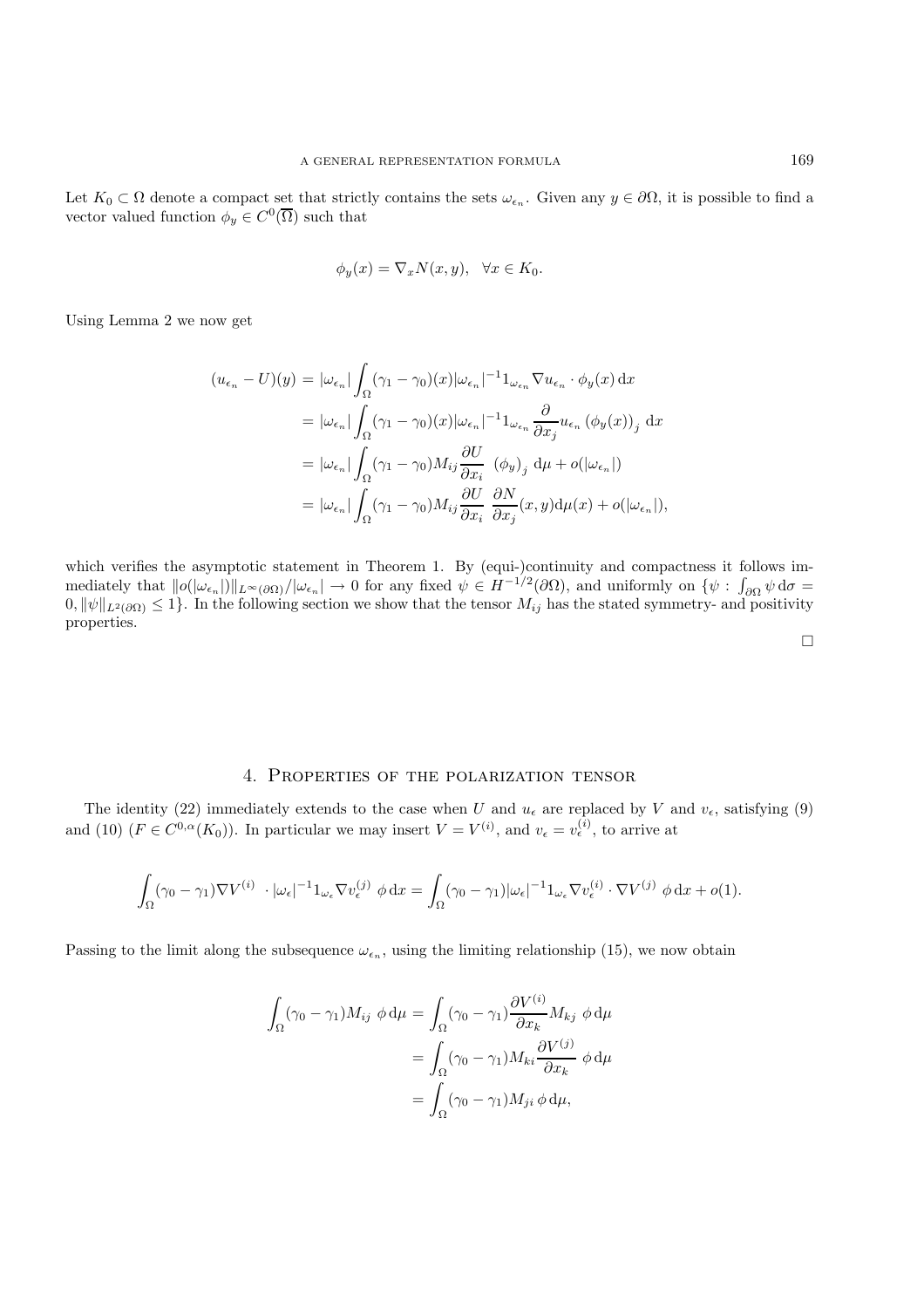which verifies the symmetry of  $M$ , in the sense of  $(6)$ . To verify the bounds in Theorem 1 we calculate

$$
\xi_i \xi_j \int_{\Omega} (\gamma_1 - \gamma_0) |\omega_{\epsilon}|^{-1} \mathbf{1}_{\omega_{\epsilon}} \nabla v_{\epsilon}^{(j)} \cdot \nabla V^{(i)} \phi \, dx = \xi_i \xi_j |\omega_{\epsilon}|^{-1} \int_{\omega_{\epsilon}} (\gamma_1 - \gamma_0) \nabla V^{(j)} \cdot \nabla V^{(i)} \phi \, dx
$$
  
\n
$$
+ \xi_i \xi_j |\omega_{\epsilon}|^{-1} \int_{\Omega} (\hat{\gamma}_{\epsilon} - \gamma_0) \nabla \left[ (v_{\epsilon}^{(j)} - V^{(j)}) \phi \right] \cdot \nabla V^{(i)} \, dx
$$
  
\n
$$
- \xi_i \xi_j |\omega_{\epsilon}|^{-1} \int_{\omega_{\epsilon}} (\gamma_1 - \gamma_0) (v_{\epsilon}^{(j)} - V^{(j)}) \nabla \phi \cdot \nabla V^{(i)} \, dx
$$
  
\n
$$
+ \xi_i \xi_j |\omega_{\epsilon}|^{-1} \int_{\Omega} (\hat{\gamma}_{\epsilon} - \gamma_0) \nabla \left[ (v_{\epsilon}^{(j)} - V^{(j)}) \phi \right] \cdot \nabla V^{(i)} \, dx + o(1)
$$
  
\n
$$
= \xi_i \xi_j |\omega_{\epsilon}|^{-1} \int_{\omega_{\epsilon}} (\gamma_1 - \gamma_0) \nabla V^{(j)} \cdot \nabla V^{(i)} \phi \, dx
$$
  
\n
$$
+ \xi_i \xi_j |\omega_{\epsilon}|^{-1} \int_{\Omega} \hat{\gamma}_{\epsilon} \nabla \left[ (v_{\epsilon}^{(j)} - V^{(j)}) \phi \right] \cdot \nabla (V^{(i)} - v_{\epsilon}^{(i)}) \, dx
$$
  
\n
$$
+ \xi_i \xi_j |\omega_{\epsilon}|^{-1} \int_{\Omega} \hat{\gamma}_{\epsilon} \nabla \left[ (v_{\epsilon}^{(j)} - V^{(j)}) \phi \right] \cdot \nabla v_{\epsilon}^{(i)} \, dx
$$
  
\n
$$
- \xi_i \xi_j |\omega_{\epsilon}|^{-1} \int_{\Omega} \gamma_0 \nabla \left[ (v_{\epsilon}^{(j)} - V^{(j)}) \phi \right] \cdot \nabla V^{(i)} \, dx + o(1)
$$
  
\n
$$
= \xi_i \xi_j |\omega_{
$$

We introduce the notation

$$
V = V^{(i)}\xi_i = \left(x_i - \frac{1}{|\partial\Omega|} \int_{\partial\Omega} x_i \, d\sigma\right) \xi_i, \text{ and } v_{\epsilon} = v_{\epsilon}^{(i)} \xi_i.
$$

A combination of the estimate (23) with the limiting relationships, (4) and (15), that define the measure  $\mu$  and the tensor  $M$ , now yields

$$
\int_{\Omega} (\gamma_1 - \gamma_0) M_{ij} \xi_i \xi_j \phi d\mu = |\omega_{\epsilon_n}|^{-1} \int_{\omega_{\epsilon_n}} (\gamma_1 - \gamma_0) |\nabla V|^2 \phi dx
$$
\n
$$
- |\omega_{\epsilon_n}|^{-1} \int_{\Omega} \hat{\gamma}_{\epsilon_n} |\nabla (V - v_{\epsilon_n})|^2 \phi dx + o(1),
$$
\n(24)

for any  $\phi \in C^1(\overline{\Omega})$  (and the subsequence  $\omega_{\epsilon_n}$ ). We shall make use of the following estimate concerning the second term of the right-hand side.

**Lemma 3.** Let V and  $v_{\epsilon}$  be as introduced above. For any fixed  $\phi \in C^1(\overline{\Omega})$ ,  $\phi \geq 0$ ,

$$
|\omega_{\epsilon}|^{-1} \int_{\Omega} \hat{\gamma}_{\epsilon} |\nabla (V - v_{\epsilon})|^2 \, \phi \, dx \leq |\omega_{\epsilon}|^{-1} \int_{\omega_{\epsilon}} \frac{(\gamma_1 - \gamma_0)^2}{\gamma_1} |\nabla V|^2 \, \phi \, dx + o(1).
$$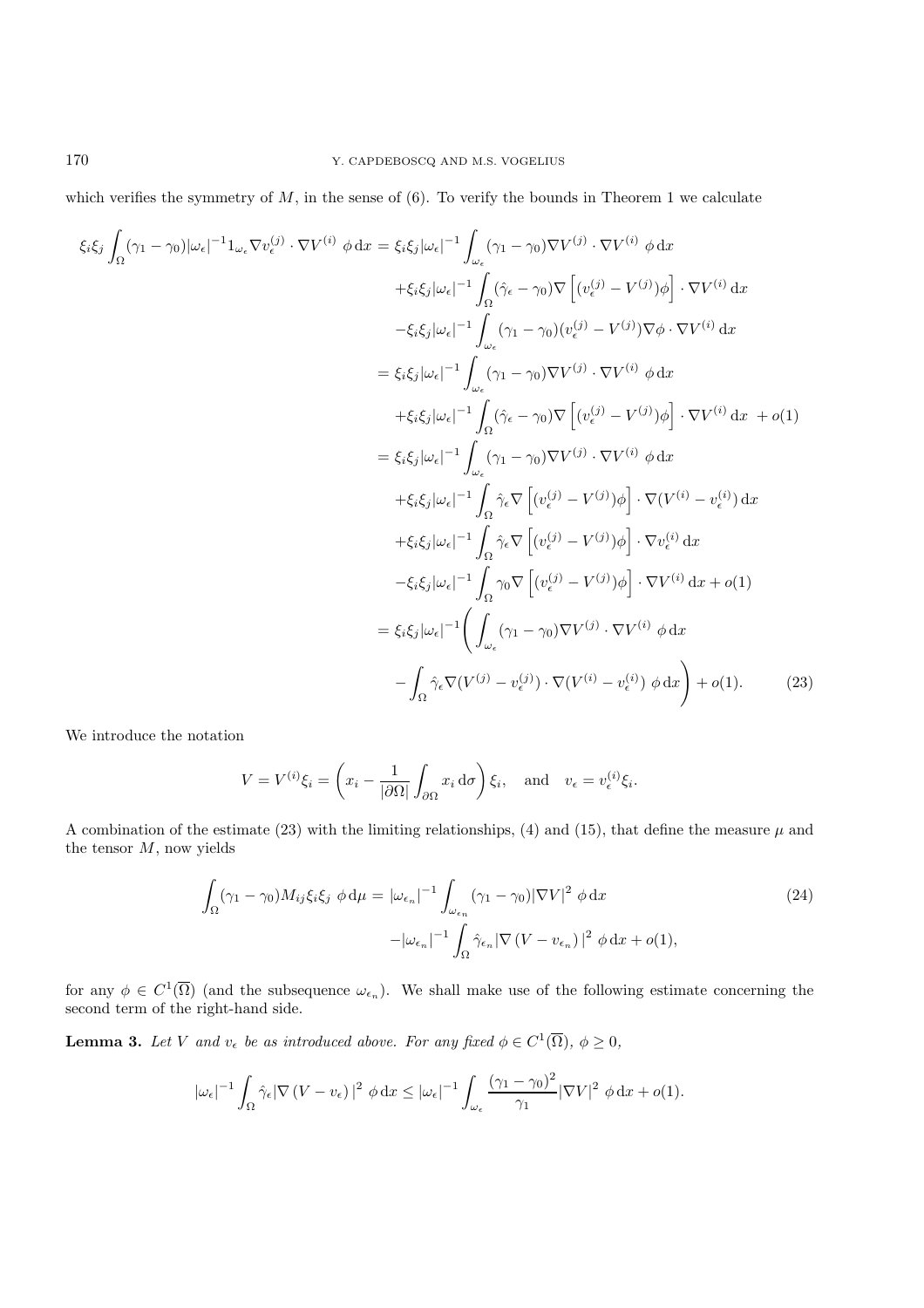*Proof of Lemma 3.* From (23) it follows immediately that

$$
|\omega_{\epsilon}|^{-1} \int_{\Omega} \hat{\gamma}_{\epsilon} |\nabla (V - v_{\epsilon})|^{2} \phi \,dx = |\omega_{\epsilon}|^{-1} \int_{\omega_{\epsilon}} (\gamma_{1} - \gamma_{0}) |\nabla V|^{2} \phi \,dx
$$

$$
-|\omega_{\epsilon}|^{-1} \int_{\Omega} (\gamma_{1} - \gamma_{0}) \mathbf{1}_{\omega_{\epsilon}} \nabla v_{\epsilon} \cdot \nabla V \phi \,dx + o(1)
$$

$$
= |\omega_{\epsilon}|^{-1} \int_{\omega_{\epsilon}} (\gamma_{1} - \gamma_{0}) \nabla (V - v_{\epsilon}) \cdot \nabla V \phi \,dx + o(1),
$$

and thus

$$
\begin{aligned} |\omega_\epsilon|^{-1}\int_\Omega \hat{\gamma}_\epsilon |\nabla (V-v_\epsilon)|^2\ \phi \,\mathrm{d}x &\leq |\omega_\epsilon|^{-1}\left(\int_{\omega_\epsilon} \hat{\gamma}_\epsilon |\nabla (V-v_\epsilon)|^2\ \phi \,\mathrm{d}x\right)^{1/2} \\&\quad\times \left(\int_{\omega_\epsilon} \frac{(\gamma_1-\gamma_0)^2}{\gamma_1} |\nabla V|^2\ \phi \,\mathrm{d}x\right)^{1/2}+o(1), \end{aligned}
$$

for any  $\phi \in C^1(\overline{\Omega})$ ,  $\phi \ge 0$ . A combination of this with the fact that  $a^2 < ab + c \Rightarrow a^2 < b^2 + 2c$  for a, b and c positive, gives the desired estimate.  $\Box$ 

We are now ready to complete the proof of the inequalities for the tensor  $M$ , as stated in Theorem 1. According to (24) we have

$$
\int_{\Omega} (\gamma_1 - \gamma_0) M_{ij} \xi_i \xi_j \, \phi \, \mathrm{d}\mu \leq |\omega_{\epsilon_n}|^{-1} \int_{\omega_{\epsilon_n}} (\gamma_1 - \gamma_0) |\nabla V|^2 \, \phi \, \mathrm{d}x + o(1),
$$

and according to (24), and the estimate in Lemma 3, we also have

$$
\int_{\Omega} (\gamma_1 - \gamma_0) M_{ij} \xi_i \xi_j \phi d\mu \geq |\omega_{\epsilon_n}|^{-1} \int_{\omega_{\epsilon_n}} (\gamma_1 - \gamma_0) |\nabla V|^2 \phi dx
$$

$$
- |\omega_{\epsilon_n}|^{-1} \int_{\omega_{\epsilon_n}} \frac{(\gamma_1 - \gamma_0)^2}{\gamma_1} |\nabla V|^2 \phi dx + o(1)
$$

$$
= |\omega_{\epsilon_n}|^{-1} \int_{\omega_{\epsilon_n}} (\gamma_1 - \gamma_0) \frac{\gamma_0}{\gamma_1} |\nabla V|^2 \phi dx + o(1),
$$

for any  $\phi \in C^1(\overline{\Omega})$ ,  $\phi \geq 0$ . After passage to the limit along the subsequence  $\omega_{\epsilon_n}$  a combination of these two inequalities shows that

$$
(\gamma_1 - \gamma_0)(x)\frac{\gamma_0}{\gamma_1}(x)|\xi|^2 \leq (\gamma_1 - \gamma_0)(x)M_{ij}(x)\xi_i\xi_j \leq (\gamma_1 - \gamma_0)(x)|\xi|^2, \ \xi \in \mathbb{R}^m,
$$

 $\mu$  almost everywhere in  $\Omega$  (here we use that the rationals are dense in  $\mathbb{R}^m$ , that the terms involved are continuous in ξ, and that a countable union of sets of measure zero again has measure zero). By cancellation of the common factor  $(\gamma_1 - \gamma_0)(x)$  we conclude that

$$
\min\left\{1,\frac{\gamma_0}{\gamma_1}(x)\right\}|\xi|^2\leq M_{ij}(x)\xi_i\xi_j\leq \max\left\{1,\frac{\gamma_0}{\gamma_1}(x)\right\}|\xi|^2,\ \ \xi\in\mathbb{R}^m,
$$

 $\mu$  almost everywhere in the set  $\{x : \gamma_0(x) \neq \gamma_1(x) \}$ , as stated in Theorem 1.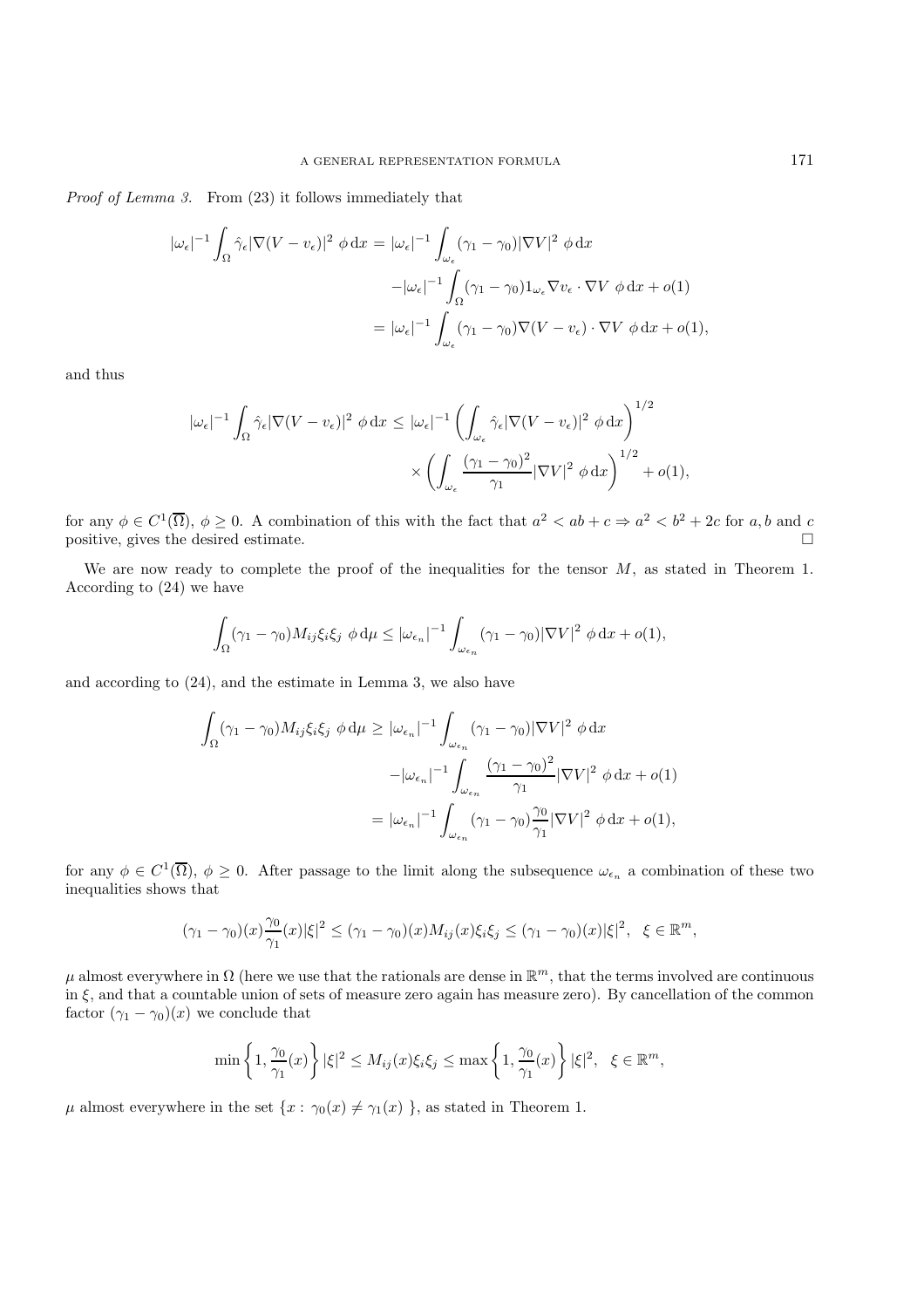#### 172 Y. CAPDEBOSCQ AND M.S. VOGELIUS

## 5. Some particular cases

Two particular cases that have already been studied, and for which very specific information has been derived about the measure  $\mu$  and the polarization tensor  $M_{ij}(x)$  concern (1) *a finite collection of well separated, diametrically small inhomogeneities* and (2) *a finite collection of well separated, thin inhomogeneities*. In the first case  $\omega_{\epsilon} = \bigcup_{l=1}^{K} \mathbf{z}_l + \epsilon B_l$ , where  $\mathbf{z}_l \in \Omega$ ,  $l = 1, \ldots, K$ , is a set of K distinct points, and each  $B_l \subset \mathbb{R}^m$  is a bounded, smooth domain containing the origin. In the second case  $\omega_{\epsilon} = \bigcup_{l=1}^{K} \omega_{\epsilon}^{l}$ , where each  $\omega_{\epsilon}^{l}$  has the form  $\omega_{\epsilon}^{l} = \{x' + \eta n(x') : x' \in \sigma_l, |\eta| < \epsilon\}; \sigma_l \subset \mathbb{R}^m, l = 1,\ldots,K$ , is a set of nonintersecting smooth surfaces, and  $n(x')$  denotes a smooth, unit, normal vector field to  $\sigma_l$ . Since we suppose  $z_l$ ,  $B_l$  and  $\sigma_l$  are fixed, no extraction of a subsequence is necessary.

For the voltage potential corresponding to a finite collection of well separated (interior) inhomogeneities one obtains (*cf.* [10] and [9])

$$
(u_{\epsilon} - U)(y) = \epsilon^{m} \sum_{l=1}^{K} (\gamma_{1} - \gamma_{0}) M_{ij}^{(l)} \frac{\partial U}{\partial x_{i}}(\mathbf{z}_{l}) \frac{\partial N}{\partial x_{j}}(\mathbf{z}_{l}, y) + O\left(\epsilon^{m + \frac{1}{2}}\right)
$$
  
=  $|\omega_{\epsilon}| \int_{\Omega} (\gamma_{1} - \gamma_{0})(x) M_{ij}(x) \frac{\partial U}{\partial x_{i}}(x) \frac{\partial N}{\partial x_{j}}(x, y) d\mu + o(|\omega_{\epsilon}|),$ 

with

$$
\mu = \frac{1}{\sum |B_l|} \sum_{l=1}^K |B_l| \, \delta_{\mathbf{z}_l} \quad \text{and} \quad M_{ij}(z_l) = \frac{1}{|B_l|} M_{ij}^{(l)} = \frac{1}{|B_l|} \int_{B_l} \frac{\partial}{\partial z_i} \phi_j(z) \, dz.
$$

Here  $\phi_j$   $(m \geq 2)$  denotes the solution to

$$
\nabla_z \cdot (\gamma(z)\nabla_z \phi_j) = 0 \quad \text{in } \mathbb{R}^m,
$$
  

$$
\phi_j(z) - z_j \to 0 \quad \text{as } |z| \to \infty.
$$

To include the case  $m = 1$ , the correct condition to impose is  $\nabla_z \phi_j(z) - e_j \to 0$  as  $|z| \to \infty$ . The function  $\gamma(z)$ is the rescaled conductivity, given by  $\gamma(z) = \gamma_1$  for  $z \in B_l$ ,  $\gamma(z) = \gamma_0$  for  $z \in \mathbb{R}^m \setminus B_l$  (supposing for simplicity that  $\gamma_0$  and  $\gamma_1$  are constants). Higher order terms of the expansion have been derived in [2].

For the voltage potential corresponding to a finite collection of well separated, thin inhomogeneities one obtains  $(cf. [5]$  and  $[6]$ 

$$
(u_{\epsilon} - U)(y) = 2\epsilon \sum_{l=1}^{K} \int_{\sigma_{l}} (\gamma_{1} - \gamma_{0})(x) M_{ij}^{(l)}(x) \frac{\partial U}{\partial x_{i}}(x) \frac{\partial N}{\partial x_{j}}(x, y) d\sigma_{x} + o(\epsilon)
$$
  
=  $|\omega_{\epsilon}| \int_{\Omega} (\gamma_{1} - \gamma_{0})(x) M_{ij}(x) \frac{\partial U}{\partial x_{i}}(x) \frac{\partial N}{\partial x_{j}}(x, y) d\mu + o(|\omega_{\epsilon}|).$ 

Here  $\mu = \frac{1}{\sum A(\sigma_l)} \sum_{l=1}^K \delta_{\sigma_l}$ , with  $\delta_{\sigma_l}$  being the "Dirac measure" supported on  $\sigma_l$ , and  $A(\sigma_l)$  being the "area" of  $\sigma_l$ .  $M_{ij}(x)$ ,  $x \in \sigma_l$ , is a positive definite symmetric matrix whose first  $n-1$  eigenvectors form a basis for the tangent space to  $\sigma_l$ , and whose last eigenvector is the normal. The eigenvalue corresponding to the normal direction is  $\gamma_0/\gamma_1$ , the eigenvalues corresponding to the tangential directions are all equal to 1. Notice that these eigenvalues are extreme, in the sense that they (simultaneously) "achieve" the bounds established in Theorem 1.

Without giving any details of the analysis we shall describe one additional special case of our general formula, namely that corresponding to a set of inhomogeneities in the form of a "very fine scale" periodic array of small balls. The periodic array has period  $\epsilon$ , and the balls are centered in those period cells that fall inside some smooth subdomain  $\omega \subset\subset \Omega$ . Each ball has radius  $\epsilon^{(1+d)}$  for some  $d > 0$ . The conductivity, as before, equals  $\gamma_0$  outside